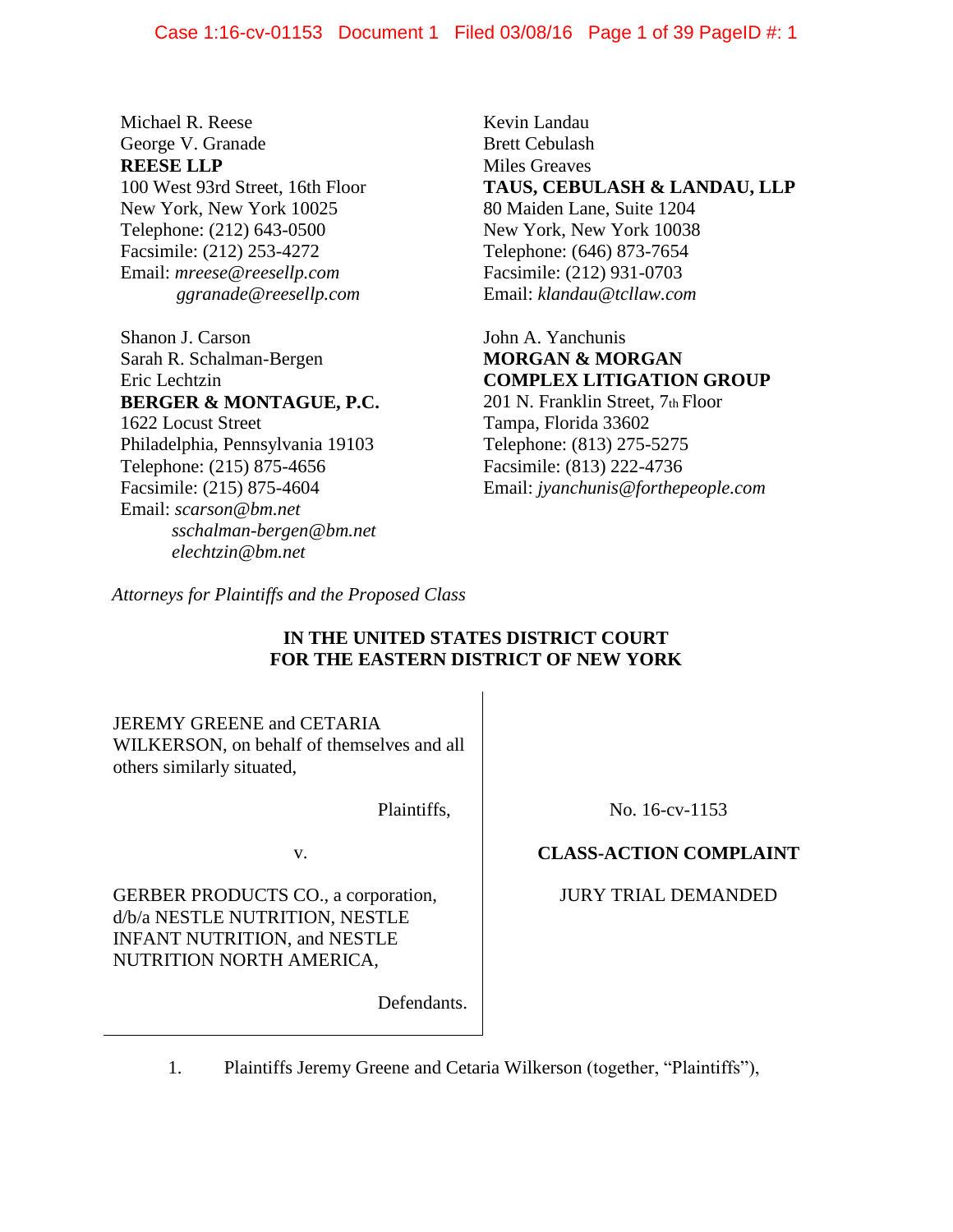### Case 1:16-cv-01153 Document 1 Filed 03/08/16 Page 2 of 39 PageID #: 2

individually and on behalf of all persons who purchased Gerber Good Start Gentle infant formula ("Good Start"), allege the following based on personal knowledge (as to all facts related to themselves) and upon information and belief (as to all other matters).

### **NATURE OF THE ACTION**

2. This case involves a pattern of deceptive and unfair business practices by Gerber Products Company ("Gerber" or "Defendant") in the marketing and sale of Good Start, a line of infant formula made with whey-protein concentrate that Defendant produces, distributes, markets, and sells.

3. Plaintiffs bring this class-action lawsuit challenging deceptive and misleading representations that Defendant made in promoting and selling Good Start. Specifically, beginning in 2011, Defendant has claimed in advertising and product labeling that: (a) Good Start is the first and only formula whose consumption reduces the risk of infants developing allergies, and (b) Good Start is the first and only formula that the United States Food and Drug Administration ("FDA") endorses to reduce the risk of developing certain allergies, such as atopic dermatitis. These statements are false and deceptive.

4. As demonstrated below, this is not the first time that Gerber's corporate parent— Nestle—has made false and misleading statements directly to U.S. consumers about the purported allergic benefits of Good Start. Nestle had, since the late 1980s, manufactured, promoted, marketed, and sold partially hydrolyzed whey-protein infant formulas under the Carnation (another U.S. company that Nestle acquired) Good Start brand name. Nestle had promoted this formula as being "hypoallergenic" but was forced to remove that claim from the product's labels after the FDA began questioning its scientific support. Nestle was also fined by nine states for falsely and misleadingly claiming in its advertisements that Good Start was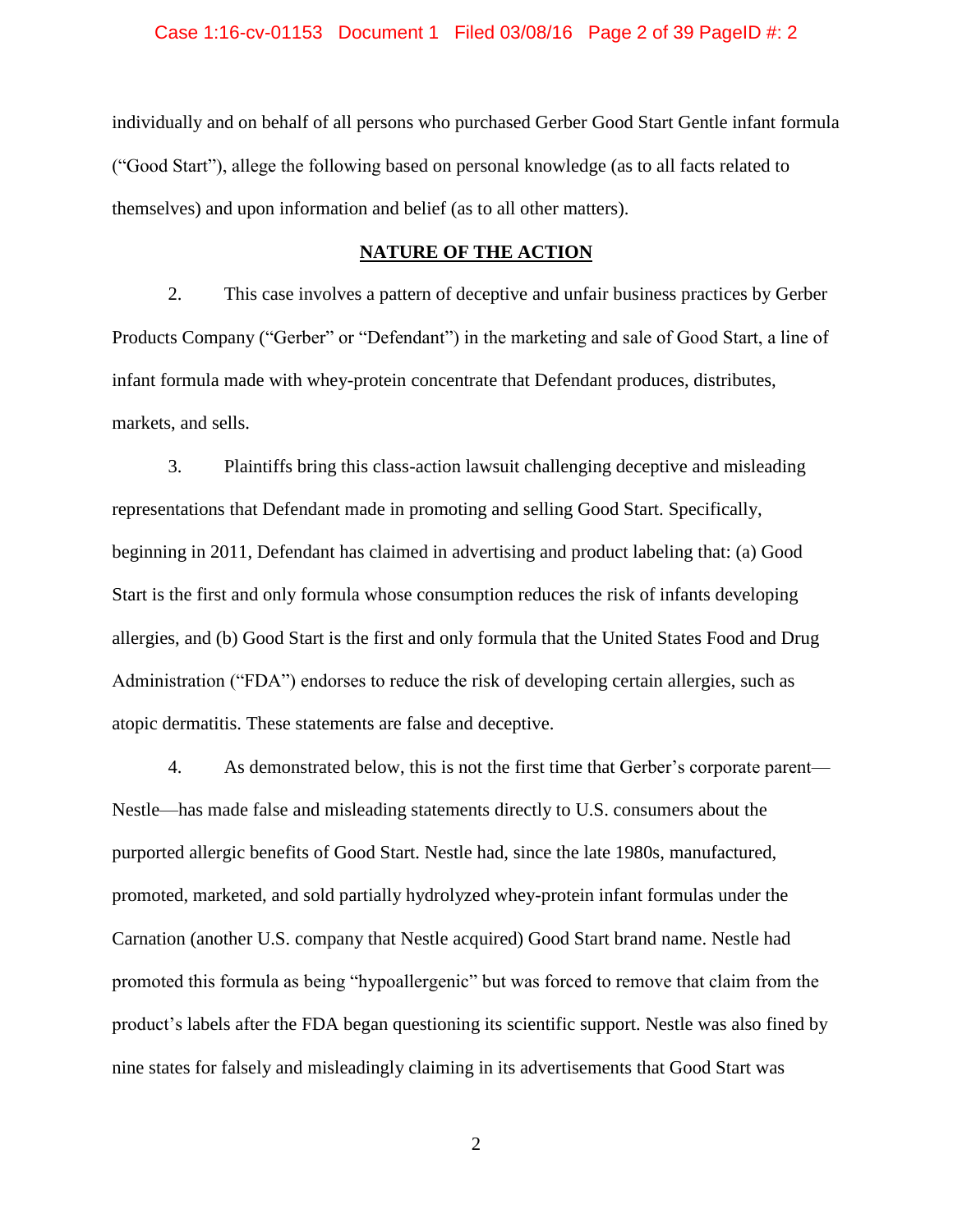#### Case 1:16-cv-01153 Document 1 Filed 03/08/16 Page 3 of 39 PageID #: 3

unlikely to trigger allergies.

5. As part of its recent scheme, Nestle petitioned the FDA to approve health claims that partially hydrolyzed whey protein reduced the risk of infants developing food allergies.

6. In 2006, the FDA rejected Nestle's proposed health claims, stating: "Based on FDA's consideration of the scientific evidence and other information submitted with the petition, and other pertinent scientific evidence and information, FDA concludes that there is *no credible evidence* to support the qualified health claim relating consumption of 100 percent partially hydrolyzed whey protein in infant formula to a reduced risk of food allergy, and thus, FDA is denying the petition[.]" (*See* Letter from Michael M. Landa, Deputy Dir. for Regulatory Affairs, U.S. Food & Drug Admin., to Melanie Fairchild-Dzanis, Dir. Regulatory Issues/Special Nutritionals, Nutrition Div., Nestle USA at 9 (May 11, 2006) ("2006 Letter"; attached as Exhibit A).)

7. In 2007, after FDA rejected Nestle's petition, Nestle acquired infant-food manufacturer Gerber. While at the time of the acquisition Gerber did not manufacture or sell infant formula, Good Start was eventually rebranded under the Gerber banner.

8. In 2009, Defendant again petitioned the FDA to approve a claim characterizing the relationship between the consumption of partially hydrolyzed whey-protein infant formula and a reduced risk of developing a specific infant allergy, atopic dermatitis.

9. The FDA rejected the language Defendant proposed because it misstated the relationship between partially hydrolyzed whey protein and infant allergies and, as a result, would mislead consumers. The FDA stated that it would only consider exercising its enforcement discretion regarding the atopic-dermatitis claim if Defendant modified the claim and included highly qualifying language that "very little scientific evidence" or "little scientific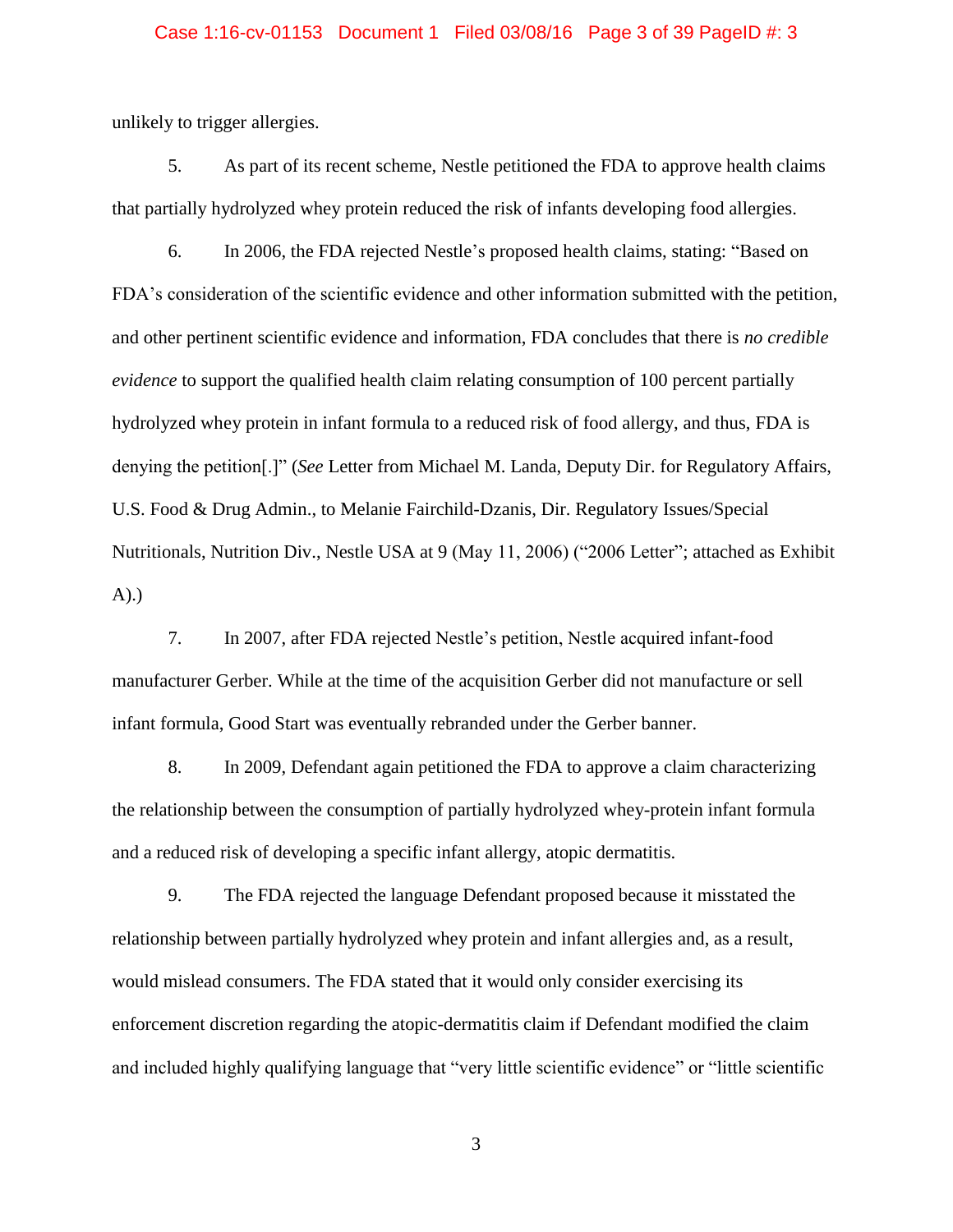#### Case 1:16-cv-01153 Document 1 Filed 03/08/16 Page 4 of 39 PageID #: 4

evidence" exists to support a link between partially hydrolyzed whey-protein infant formula and atopic dermatitis; that such a link has been observed only when infants consumed partially hydrolyzed whey-protein infant formula during the first four months of life; and that the FDA considers any such link to be "uncertain" in light of studies that have found no beneficial relationship.

10. Despite the FDA's rejection of Nestle's first petition (and compelling evidence contradicting Defendant's broad allergy claims), and the FDA's extremely qualified response to Defendant's second petition, Defendant began deceptively advertising Good Start as (among other things) the first and only infant formula to reduce the risk of allergies, generally, and (2) the first and only formula that the FDA endorsed to reduce the risk of atopic dermatitis, without indicating any of the qualifications mentioned by the FDA (i.e., that "little" or "very little" scientific evidence suggested a link between Good Start and atopic dermatitis). Defendant conveyed this misleading message directly to consumers through a pervasive advertising campaign that included, *inter alia*, print and television advertising and statements on Good Start labels. Defendant vastly overstated the actual properties of Good Start and disregarded the limitations imposed on it by the FDA.

11. In October 2014, the United States Federal Trade Commission ("FTC") brought suit against Defendant seeking to enjoin its deceptive practices in relation to the marketing and sale of Good Start, specifically citing Defendant's false or misleading claim "that feeding Good Start formula to infants with a family history of allergies prevents or reduces the risk that they will develop allergies" and the false or misleading claim "that Good Start formula qualified for or received approval for a health claim from the Food and Drug Administration."

12. On October 31, 2014, the FDA informed Defendant in a "Warning Letter" that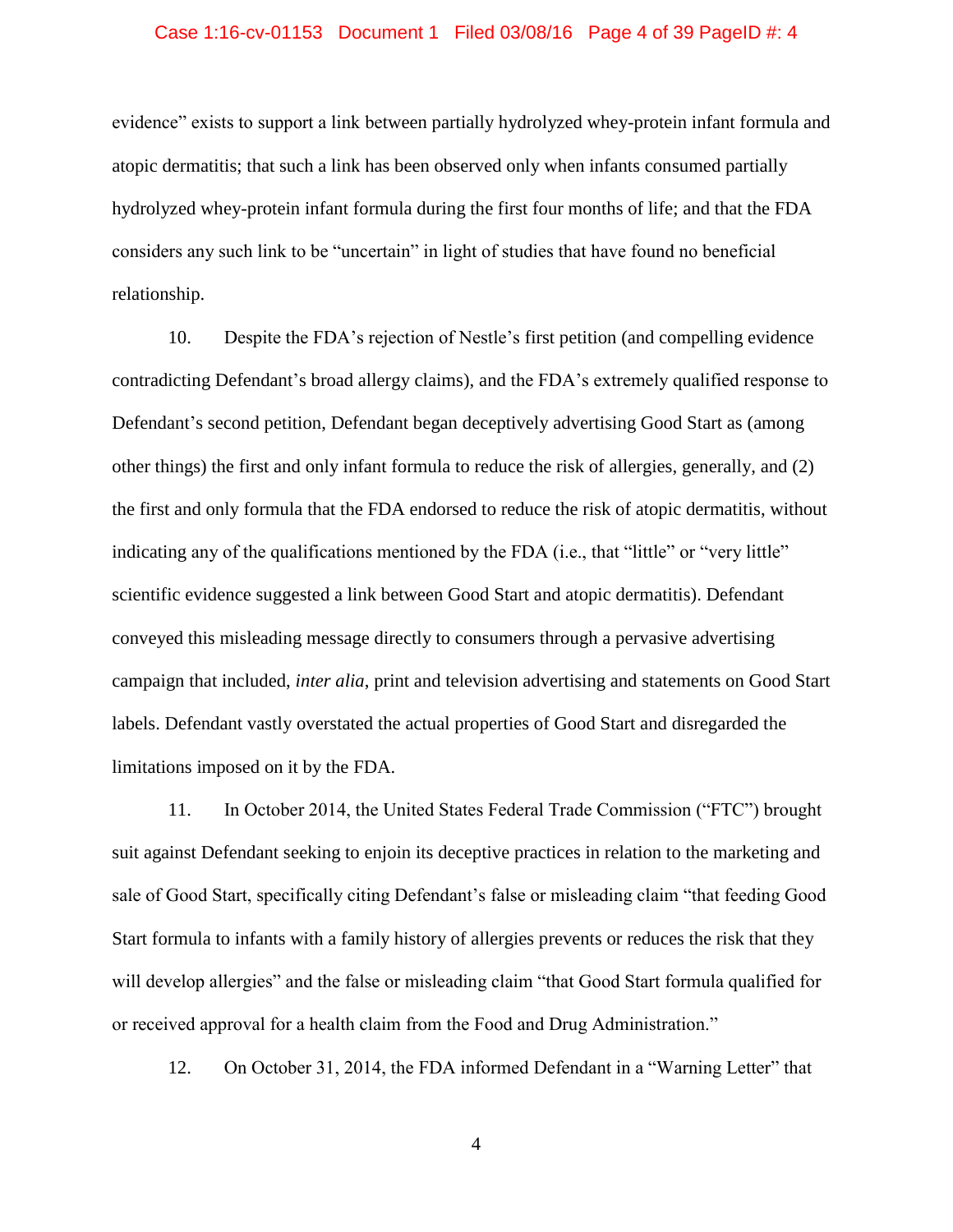### Case 1:16-cv-01153 Document 1 Filed 03/08/16 Page 5 of 39 PageID #: 5

Good Start was misbranded because the product's label and the company's website made health claims that the FDA had rejected or had not authorized.

13. Due to Defendant's deceptive representations that Good Start provided health benefits beyond the benefits other baby formulas offered, and Defendant's misleading representations that the FDA had unqualifiedly certified its health claims, Plaintiffs and the Class (as defined below) were injured by purchasing Good Start at an inflated cost.

14. Plaintiffs and the Class members bring this consumer-protection action against Defendant based on the course of unlawful conduct set forth herein. Plaintiffs allege violations of the Ohio Consumer Sales Practices Act (Ohio Rev. Code Ann. §§ 1345.01 *et seq.*); the Ohio Deceptive Trade Practices Act (Ohio Rev. Code Ann. §§ 4165.01 *et seq.*); and the North Carolina Deceptive Trade Practices Act (N.C. Gen. Stat. Ann. §§ 75-1.1 *et seq.*). Plaintiffs also bring common-law claims for fraudulent concealment, intentional misrepresentation, negligent misrepresentation, and unjust enrichment.

#### **PARTIES**

15. Plaintiff Jeremy Greene is a resident of Saint Paris, Ohio, and a member of the Class. Mr. Greene began purchasing Good Start in September 2013 after seeing and relying on a number of Defendant's misleading advertisements, as described below.

16. Plaintiff Cetaria Wilkerson is a resident of Greensboro, North Carolina, and is a member of the Class. Ms. Wilkerson began purchasing Good Start in January 2014, after seeing and relying on a number of Defendant's misleading advertisements, as described below.

17. Defendant Gerber Products Company, also doing business as Nestle Nutrition, Nestle Infant Nutrition, or Nestle Nutrition North America, is a Michigan corporation with its headquarters located in Florham Park, New Jersey. Gerber is a subsidiary of Nestle USA, which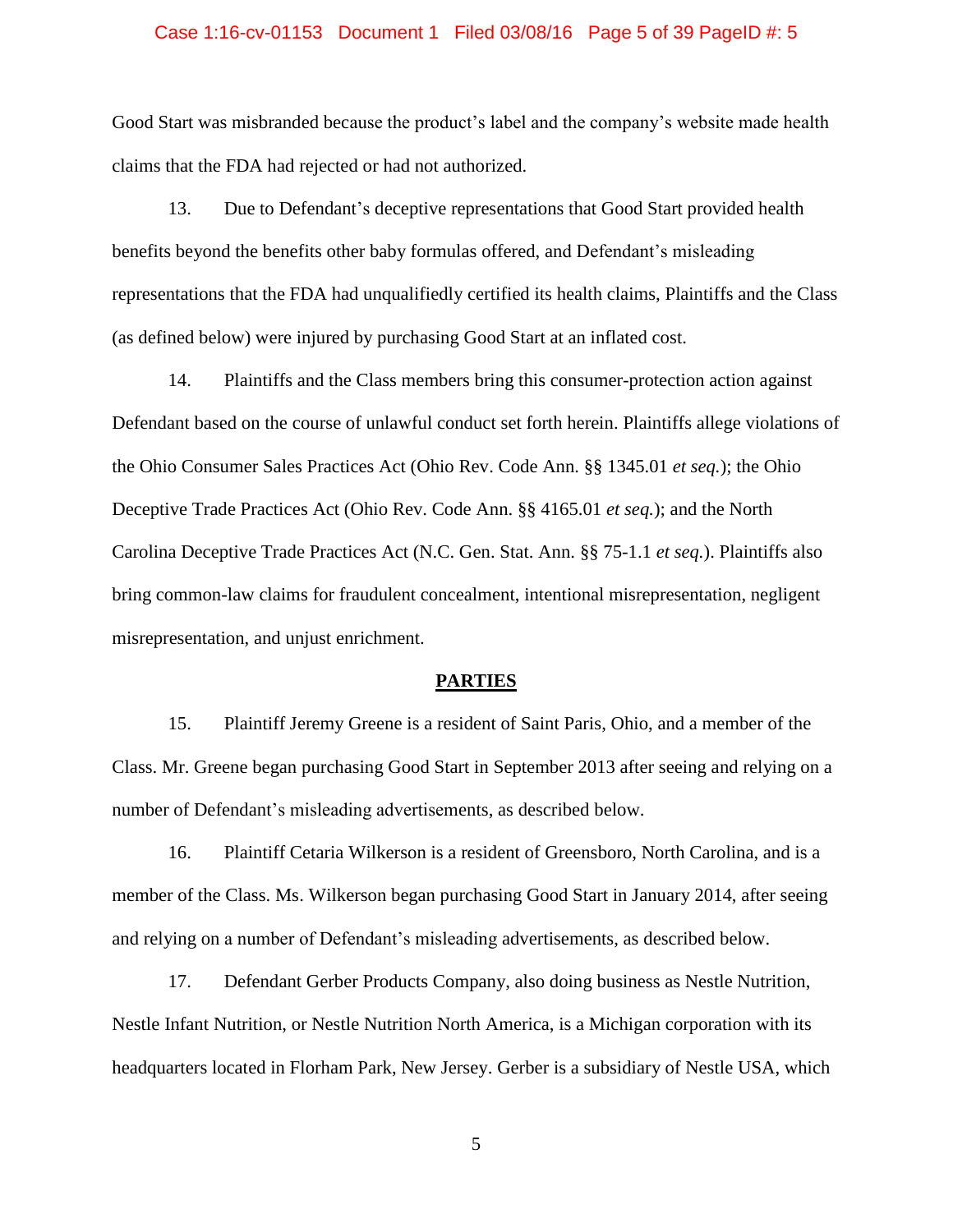### Case 1:16-cv-01153 Document 1 Filed 03/08/16 Page 6 of 39 PageID #: 6

is a subsidiary of Nestle, S.A. Defendant regularly transacts business in this District, including by marketing, distributing, and selling Good Start in this District.

#### **JURISDICTION**

18. This Court has original jurisdiction over this case under the provisions of the Class Action Fairness Act codified at 28 U.S.C. § 1332(d)(2). There is diversity of citizenship because Plaintiff Greene is a citizen of Ohio, Plaintiff Wilkerson is a citizen of North Carolina, and Defendant is a citizen, for diversity purposes, of New Jersey and Michigan. The amount in controversy in this action exceeds \$5,000,000, and there are more than 100 members in the Class.

19. This Court has personal jurisdiction over Defendant for reasons including but not limited to the following: Defendant purposefully avails itself of the privilege of conducting business activities within the territorial boundaries of New York State, thus invoking the benefits and protections of the laws of the State of New York, through Defendant's promotion, marketing, distribution, and sale of consumer goods, including Good Start, in the consumer markets within New York. Defendant is also engaged in systematic and continuous business activity in New York. Thus, Defendant has sufficient minimum contacts with New York that maintenance of this action in this state does not offend traditional notions of fair play and substantial justice.

#### **VENUE**

20. Venue is proper pursuant to 28 U.S.C. § 1391(b)(1). Defendant resides in this District for venue purposes in that Defendant would be subject to personal jurisdiction in the Eastern District of New York. 28 U.S.C. § 1391 (c)(2), (d).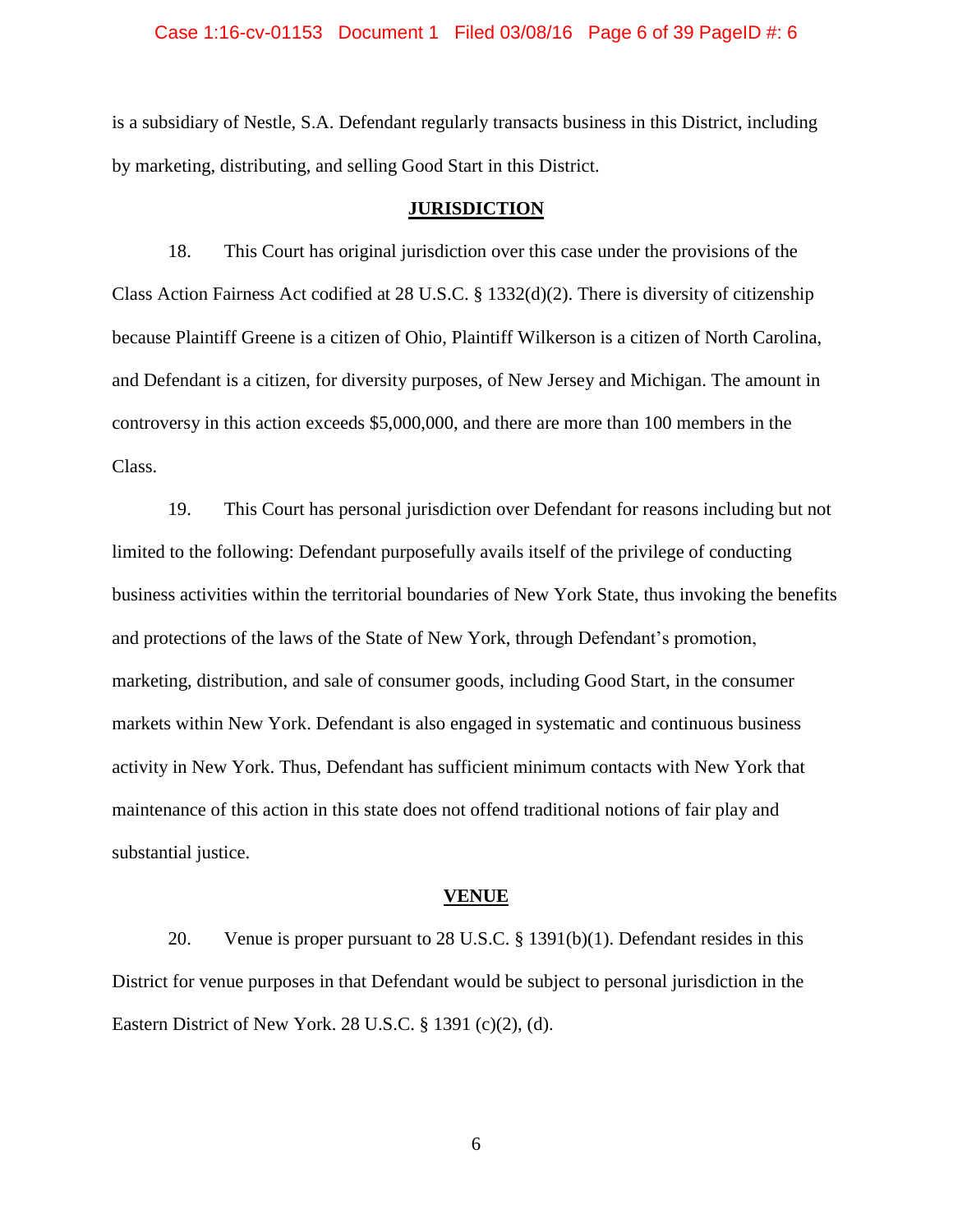### **FACTUAL ALLEGATIONS**

### **A. Defendant's history of falsely promoting the Allergenic Benefits of Good Start:**

21. Nestle, Gerber's parent, has a long and checkered history of manufacturing, selling, promoting and marketing Good Start and other infant formulas in the United States and around the world. There have been numerous boycotts related to Nestle's direct-to-consumer sales and marketing practices in countries outside of the United States. These practices and the attendant boycotts led, in part, to the World Health Organization's adopting the International Code of Marketing Breast-Milk Substitutes (the "WHO Code"), which banned direct to consumer advertising in those countries that adopted the Code. While the United States has not adopted the WHO Code, there was—into the late 1980s—a voluntary ban on such advertising.

22. Though Nestle was a major supplier of infant formula worldwide, Nestle did not sell infant formula in the United States until the late 1980s. Nestle had acquired Carnation in 1984, and in 1988 announced that it would enter the United States infant formula market by promoting its Good Start formula (which it was already manufacturing and selling in Europe) directly to consumers in the United States under the banner of the Carnation brand. Nestle expected its formula to capture 25–30% of the infant-formula market in the United States within a few years of its introduction. Denise Gellene, *Carnation to Move Into U.S. Baby Formula Market*, L.A. Times, June 4, 1988, *available at* http://articles.latimes.com/1988-06- 04/business/fi-3994\_1\_infant-formula-market.

23. The announcement of Nestle's plans to market the formula directly to consumers created an uproar in the pediatric community, including the American Academy of Pediatrics. As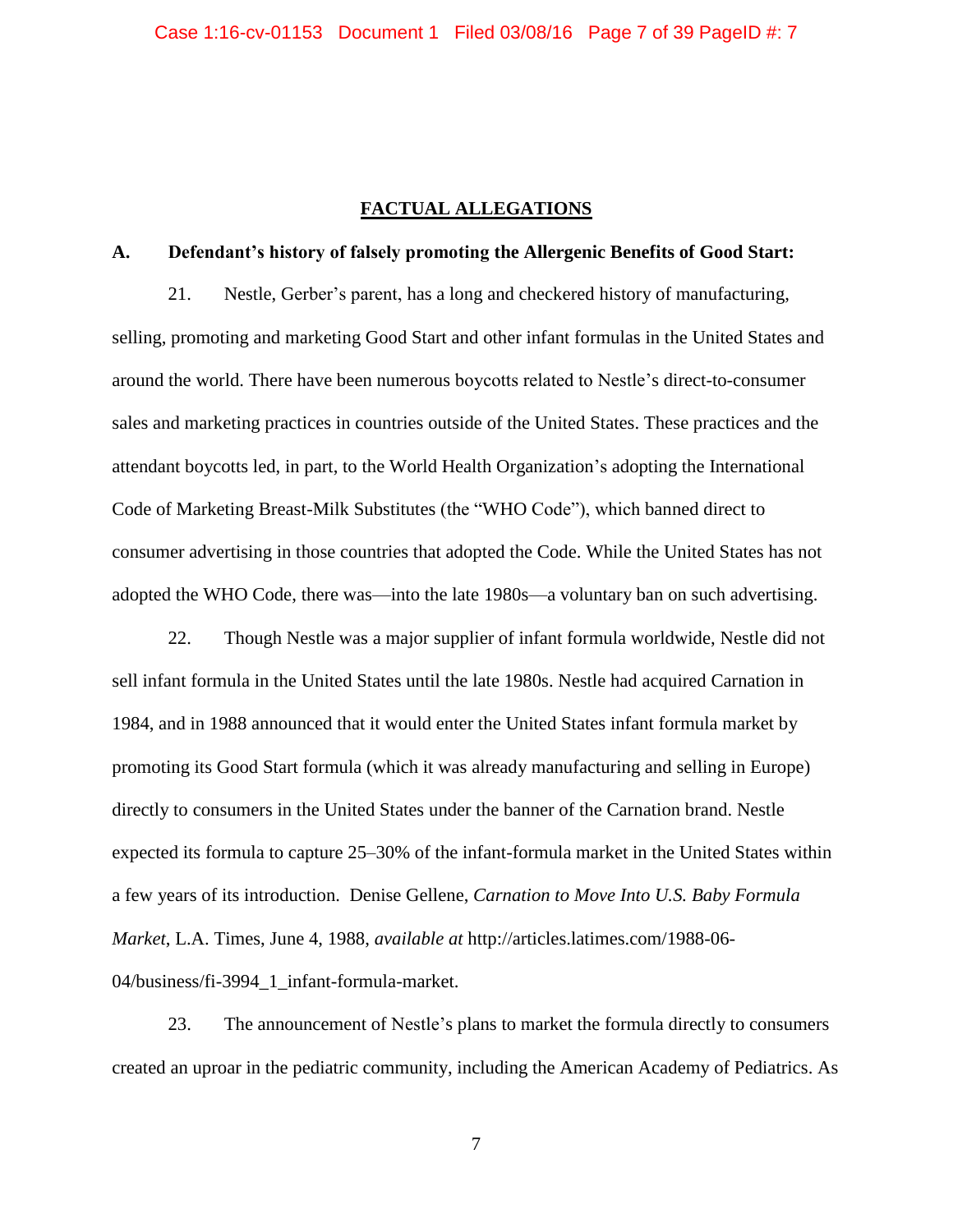### Case 1:16-cv-01153 Document 1 Filed 03/08/16 Page 8 of 39 PageID #: 8

the Los Angeles Times reported on July 2, 1988, in an article entitled "Marketing to Moms: Pediatricians Say Carnation Crosses a Fine Ethical Line in Direct Sales of Baby Formula":

Carnation, which is owned by the Swiss company, Nestle, has unveiled plans to introduce a formula—called Good Start—for infants who are allergic to traditional milk and soybean-based formulas. Good Start and Good Nature, a formula for infants who have begun to eat solid foods, will be advertised in magazines that are read by new mothers—a break with the voluntary ban on such ads.

Jesus Sanchez, *Marketing to Moms: Pediatricians Say Carnation Crosses a Fine Ethical Line in Direct Sales of Baby Formula*, L.A. Times, July 2, 1988, *available at*  http://articles.latimes.com/1988-07-02/business/fi-5340\_1\_baby-formula.

24. Nestle eventually resolved its dispute with the American Academy of Pediatrics "by agreeing not to link Carnation's name to a public information campaign on allergic reactions to infant formula." George White, *Carnation Says It Has Settled Dispute on Ads: Pediatrics Group Hit Campaign on Formulas*, L.A. Times, July 15, 1988, *available at*  http://articles.latimes.com/1988-07-15/business/fi-7239\_1\_ad-campaign.

25. Nestle violated the spirit of this agreement, however, by promoting Good Start's purported hypoallergenic properties on its label. On March 11, 1989, the Los Angeles Times reported that, following a request from the FDA for more information on its purported allergy claims, "Carnation Co., under fire for using an infant formula label that has been called misleading, on Friday said it will remove the term 'hypo-allergenic' from its Good Start H.A. product. Carnation said the label change, which will be effective in April, is being made to eliminate potential consumer confusion . . . ." George White, *Carnation to Alter Label on Baby Formula*, L.A. Times, March 11, 1989, *available at* http://articles.latimes.com/1989-03- 11/business/fi-773\_1\_infant-formula-label.

26. After agreeing to remove the term "hypoallergenic" from the Good Start label,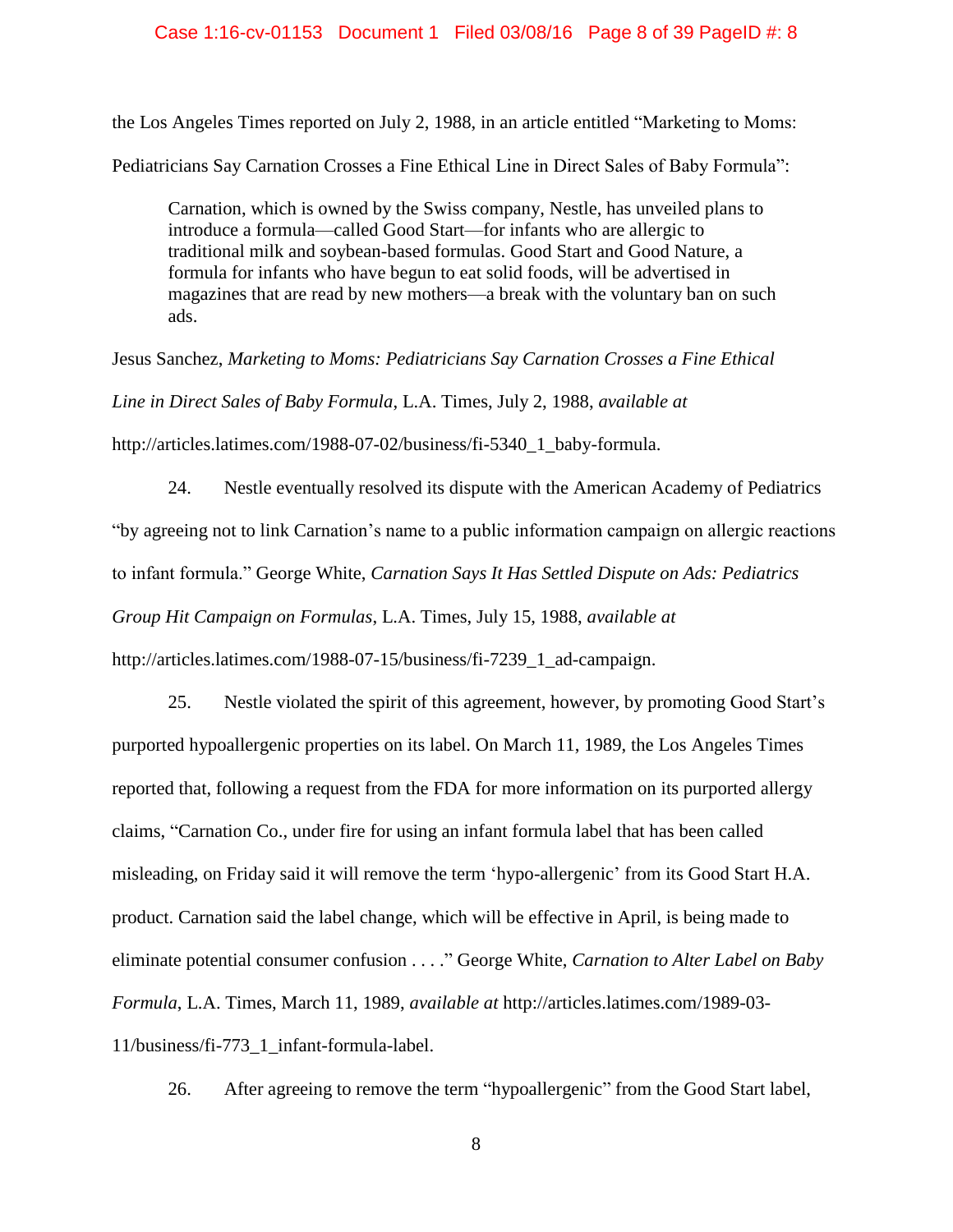### Case 1:16-cv-01153 Document 1 Filed 03/08/16 Page 9 of 39 PageID #: 9

Carnation also agreed to pay fines to nine states over claims that "it used misleading advertising to promote its new infant formula as unlikely to trigger allergies." Jesus Sanchez, *Carnation to pay \$90,000 fine in wake of claims its ads misled Los Angeles Times*, L.A. Times, July 7, 1989, *available at http://articles.latimes.com/1989-07-07/business/fi-3433* 1 health-claims.

27. By 1990, Nestle failed to gain the 25–30% share that it had projected. As Carnation's promotional efforts for Good Start floundered, on December 31, 1990, the Los Angeles Times reported that Carnation decided to reverse course on direct-to-consumer advertising and, "over the objections of pediatricians and advocates of breast feeding, will begin advertising its Good Start formula directly to mothers, beginning in January." Jesus Sanchez, *Nestle's New Accent*, L.A. Times, Dec. 31, 1990, *available at* http://articles.latimes.com/1990- 12-31/business/fi-5671\_1\_food-industry*.*

28. But even after reviving its plan to advertise directly to consumers, Nestle was unable to capture its desired U.S. market share, which remained below 5%. Nestle eventually blamed this on a conspiracy between doctors and dominant formula makers to prevent direct-toconsumer advertising, and brought an antitrust action against these parties in 1993.

29. On June 21, 1995, jurors rejected Nestle's antitrust case. Thereafter, the Ninth Circuit rejected Nestle's appeal, affirming the district court's determination. *See Nestle Food Co. v. Abbott Labs, et al*, 105 F.3d 665 (9th Cir. 1997).

30. After losing in court, Nestle continued promoting Good Start directly to consumers. Nestle also looked to again promote the purported allergenic health benefits of its Good Start formula. As part of that strategy, and as described more fully below, in June 2005 Nestle petitioned the FDA for approval of a qualified health claim that Good Start can reduce the risk of common food-allergy symptoms. The FDA rejected that claim in May 2006, finding that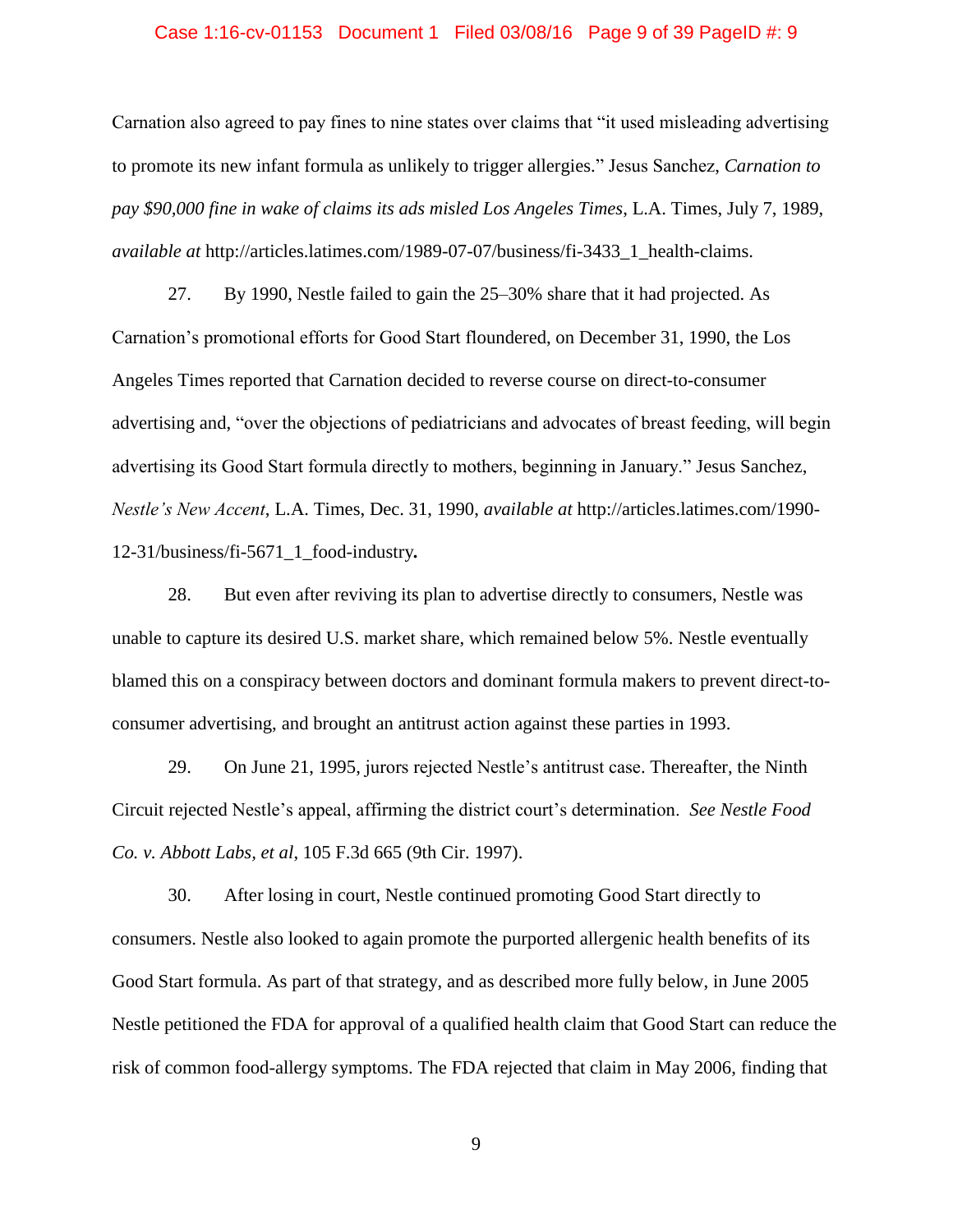#### Case 1:16-cv-01153 Document 1 Filed 03/08/16 Page 10 of 39 PageID #: 10

there was "no credible evidence" to support it.

31. Following the FDA's denial of its Good Start allergy claims, in 2007 Nestle acquired Gerber Products Company, which at the time was a leading manufacturer and seller of infant food but did not manufacture or sell infant formula. In a slide presentation from Nestle S.A. announcing the acquisition, dated April 12, 2007, Nestle touted that one important feature of the acquisition would be to allow Nestle to "Leverag[e] the trust and well-being reputation of the Gerber brand." At some point following Gerber's acquisition, Nestle rebranded "Good Start" as "Gerber Good Start."

32. Thereafter, and at least since 2011, Defendant has manufactured, distributed, promoted, offered for sale, and sold Good Start. Defendant has advertised and continues to advertise Good Start through television commercials, print advertisements, point-of-sale displays, product packaging, internet advertisements, and other promotional materials.

## **B. Federal law requires FDA approval before companies can make a legal "health claim."**

33. Under federal regulations, a "health claim" is "any claim made on the label or in labeling of a food, including a dietary supplement, that expressly or by implication, including 'third party' references, written statements (*e.g.*, a brand name including a term such as 'heart'), symbols (*e.g.*, a heart symbol), or vignettes, characterizes the relationship of any substance to a disease or health-related condition." 21 C.F.R. § 101.14(a)(1).

34. The FDA may promulgate a regulation allowing a health claim if the FDA "determines, based on the totality of publicly available scientific evidence (including evidence from well-designed studies conducted in a manner which is consistent with generally recognized scientific procedures and principles), that there is significant scientific agreement, among experts qualified by scientific training and experience to evaluate such claims, that the claim is supported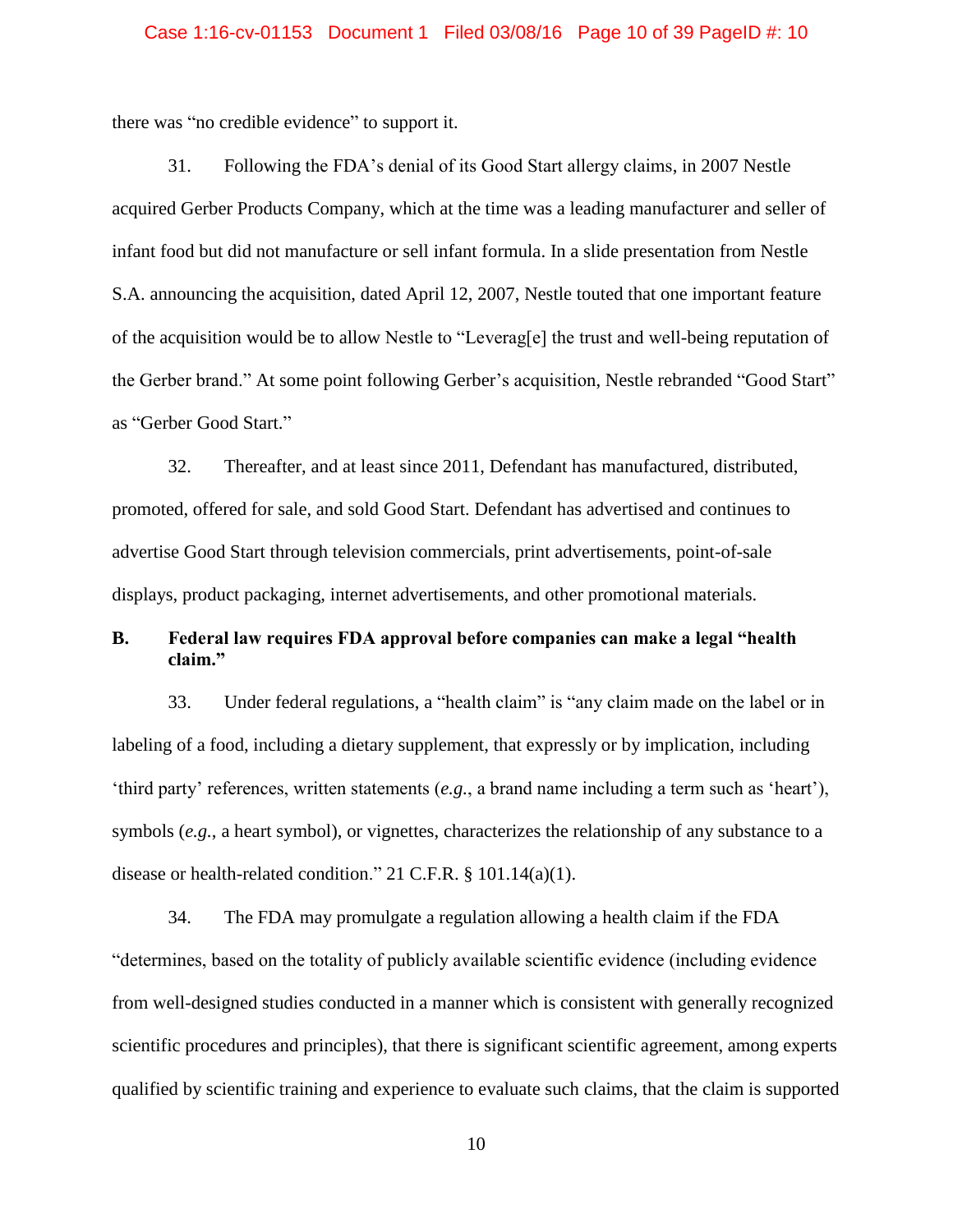by such evidence." 21 U.S.C.  $\S$  343(r)(3)(B)(i).

35. In the absence of "significant scientific agreement" on a claim, the FDA may nevertheless allow a company to make a "qualified health claim" if it is supported by less convincing scientific evidence. Because of the lack of scientific agreement, the claim must use qualifying language to accurately communicate the level of scientific evidence supporting the claim, to ensure that it is not false or misleading to consumers.

36. All health claims, whether qualified or unqualified, require pre-market review by the FDA.

## **C. The FDA determined that "there is no credible scientific evidence" to support a qualified health claim linking partially hydrolyzed whey protein to a reduction of common food allergies.**

37. Defendant maintains that Good Start contains partially hydrolyzed whey protein.

The first ingredient on the Good Start label is "Whey Protein Concentrate (from cow's milk,

enzymatically hydrolyzed, reduced in minerals)."

38. Whey protein is derived from cow's milk during the production of cheese.

39. Partially hydrolyzed whey protein undergoes additional processing to break the

protein into smaller fragments.

40. In June 2005, Nestle petitioned to have the following qualified health claim

approved by the FDA:

Breastfeeding is the best way to nourish infants. For infants who are not exclusively breastfed, emerging clinical research in healthy infants with family history of allergy shows that feeding a 100% Whey-Protein Partially Hydrolyzed formula may reduce the risk of common food allergy symptoms, particularly allergic skin rash, when used instead of whole-protein cow's milk formula from the initiation of formula feeding.

(Ex. A at 1–2.)

41. On May 11, 2006, the FDA rejected Nestle's petition. The FDA considered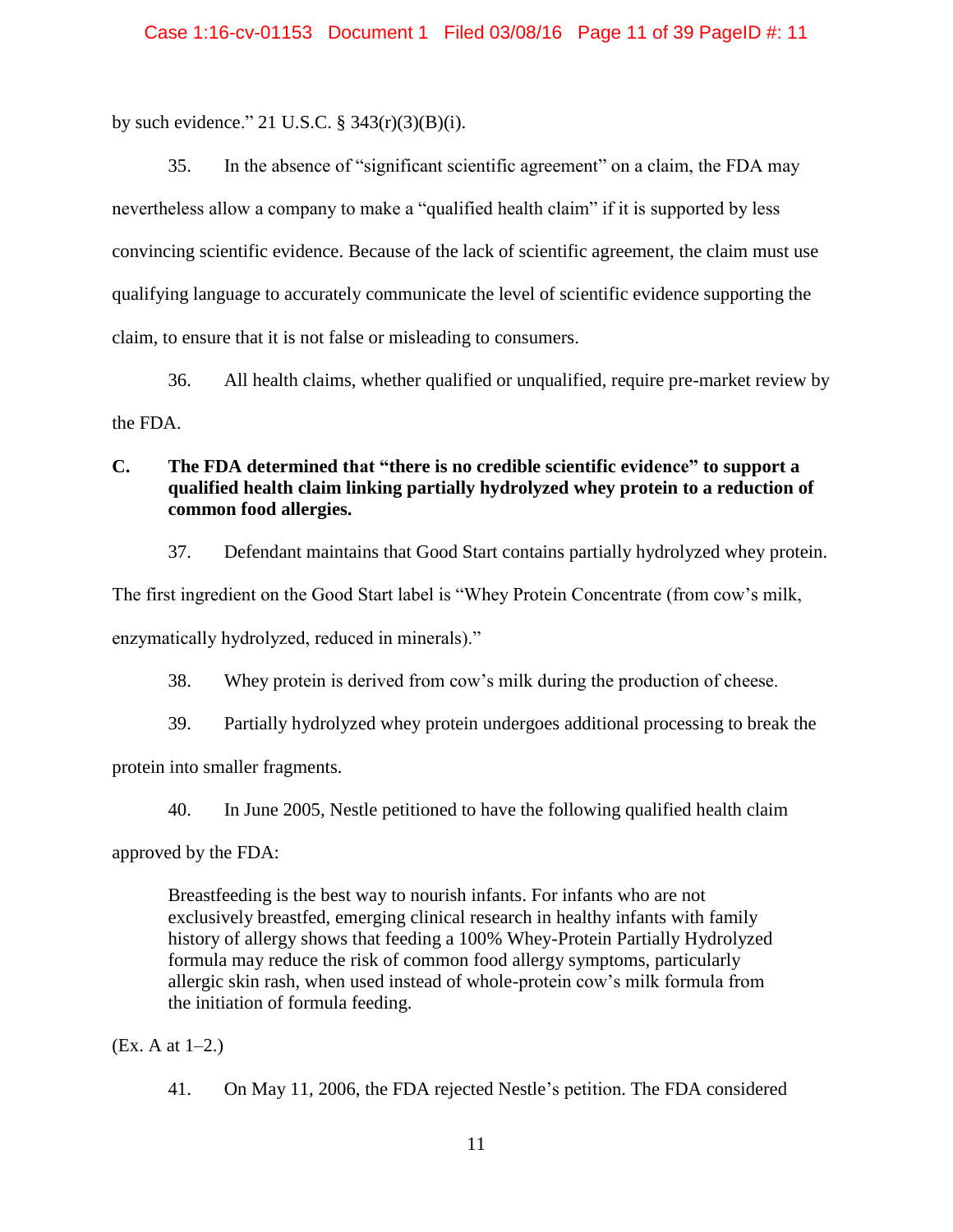"scientific evidence and other information submitted with the petition, and other pertinent scientific evidence and information" and rejected the petition because there was "no credible evidence to support the qualified health claim relating consumption of 100 percent partially hydrolyzed whey protein in infant formula to a reduced risk of food allergy." (*Id.* at 2, 9.) The FDA determined that "neither a disclaimer nor qualifying language would suffice to prevent consumer deception in this circumstance, where there is no credible evidence to support the claim." (*Id.* at 8.)

**D. The FDA rejected Defendant's petition for a health claim linking partially** 

**hydrolyzed whey protein to a reduced risk of atopic dermatitis.**

42. In May 2009, following the acquisition of Gerber, Defendant petitioned to have

the following qualified health claim approved by the FDA:

Breastfeeding is the best way to nourish infants. For infants who are not exclusively breastfed, emerging clinical research shows that, in healthy infants with family history of allergy, feeding a 100% Whey-Protein Partially Hydrolyzed infant formula instead of a formula containing intact cow's milk proteins may reduce the risk of developing the most common allergic disease of infancy—atopic dermatitis—throughout the 1st year of life and up to 3 years of age.

(*See* Letter from Barbara O. Schneeman, Ph.D., Dir., Office of Nutrition, Labeling, & Dietary

Supplements, Ctr. for Food Safety & Applied Nutrition, U.S. Food & Drug Admin., to Melanie

Fairchild-Dzanis, Regulatory Discretion, Inc. (on behalf of Nestle Nutrition) at 1–2 (May 24,

2011) ("2011 Letter"; attached as Exhibit B).)

43. In May 2011, the FDA rejected Defendant's claim as proposed because it

"mischaracterize[d] the strength of the evidence and [was] misleading." (*Id.* at 12–13.)

44. After reviewing the scientific evidence relevant to the petition, the FDA

determined that there was no evidence to support the broad claim Defendant wished to assert.

The only testing that showed any beneficial connection between consumption of 100% whey-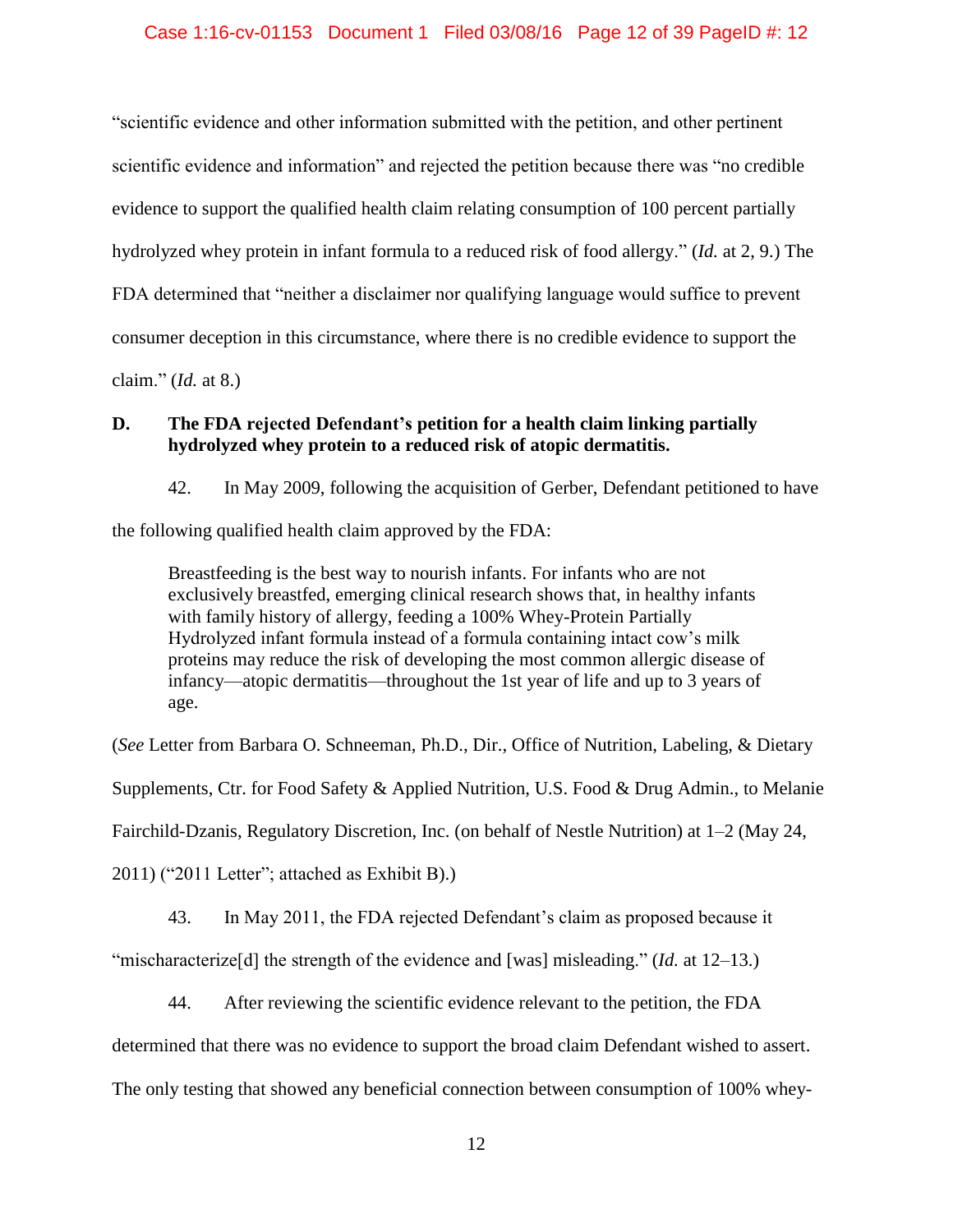### Case 1:16-cv-01153 Document 1 Filed 03/08/16 Page 13 of 39 PageID #: 13

protein partially hydrolyzed formula and a reduction in atopic dermatitis "included the feeding of such formula to infants only during the first 4 months of life." (*Id.* at 11.) Without language specifying the time period in which the infants were fed the formula (i.e., birth to four months), the FDA "would consider the qualified health claim to be misleading . . . because the record contains no evidence that feeding an infant the formula at a different time period would have any effect on reducing the risk of atopic dermatitis." (*Id.*) The FDA concluded that there "is very little credible evidence for a qualified health claim about the relationship between feeding a 100 percent whey-protein partially hydrolyzed infant formula for the first 4 months of life and a reduced risk of atopic dermatitis throughout the first year of life and up to 3 years of age" and "that there is little credible evidence for a qualified health claim about the relationship between feeding 100 percent whey-protein partially hydrolyzed infant formula for the first four months of life and a reduced risk of atopic dermatitis throughout the first year of life." (*Id.* at 10, 11.)

45. In its letter responding to Defendant's May 2009 petition, the FDA stated that it "intends to consider the exercise of its enforcement discretion" for the following four qualified health claims, which it enumerated in the letter:

1. "Very little scientific evidence suggests that, for healthy infants who are not exclusively breastfed and who have a family history of allergy, feeding a 100% Whey-Protein Partially Hydrolyzed infant formula from birth up to 4 months of age instead of a formula containing intact cow's milk proteins may reduce the risk of developing atopic dermatitis throughout the 1st year of life and up to 3 years of age."

2. "Little scientific evidence suggests that, for healthy infants who are not exclusively breastfed and who have a family history of allergy, feeding a 100% Whey-Protein Partially Hydrolyzed infant formula from birth up to 4 months of age instead of a formula containing intact cow's milk proteins may reduce the risk of developing atopic dermatitis throughout the 1st year of life."

3. "For healthy infants who are not exclusively breastfed and who have a family history of allergy, feeding a 100% Whey-Protein Partially Hydrolyzed infant formula from birth up to 4 months of age instead of a formula containing intact cow's milk proteins may reduce the risk of developing atopic dermatitis throughout the 1st year of life and up to 3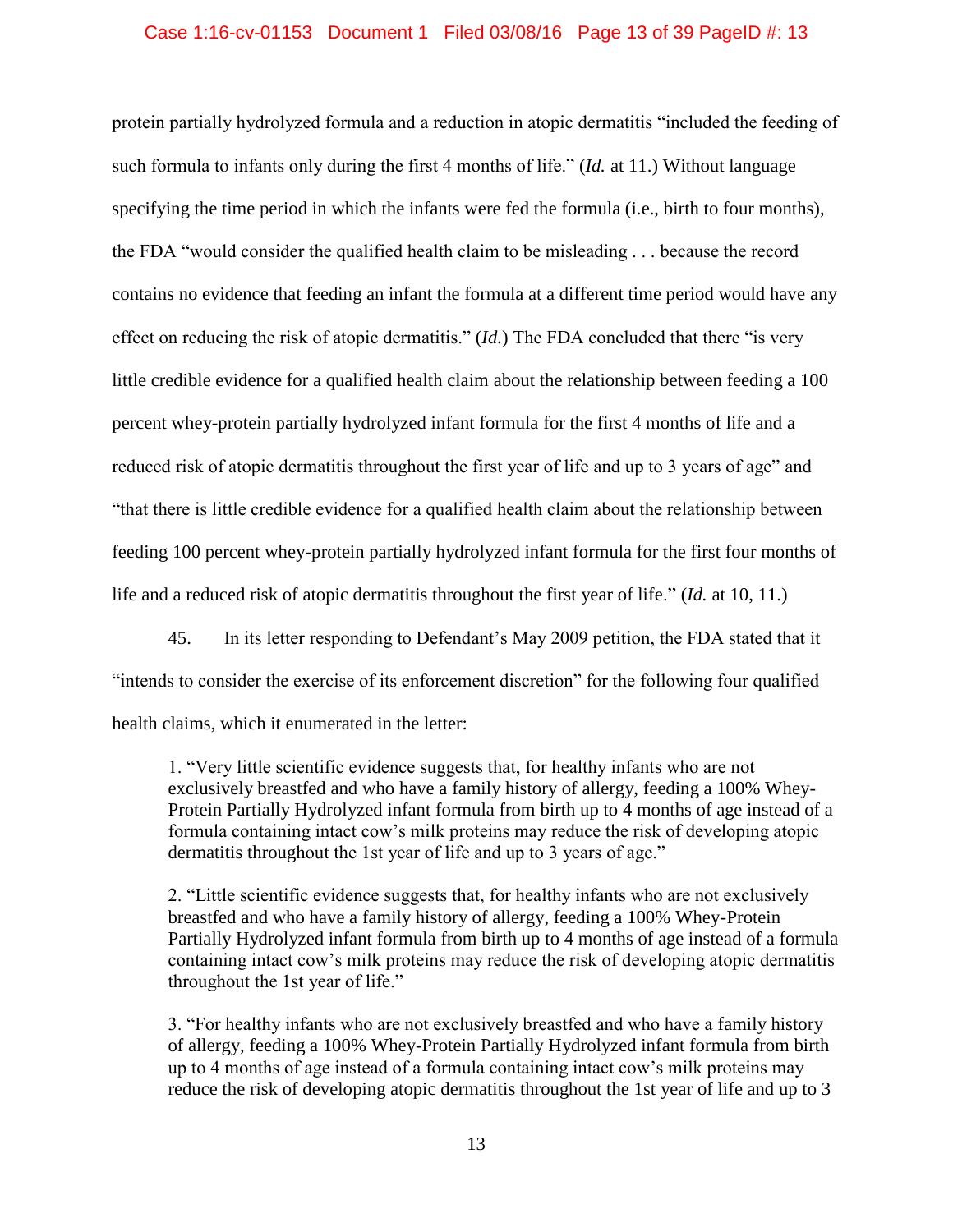years of age. FDA has concluded that the relationship between 100% Whey-Protein Partially Hydrolyzed infant formulas and the reduced risk of atopic dermatitis is uncertain, because there is very little scientific evidence for the relationship."

4. "For healthy infants who are not exclusively breastfed and who have a family history of allergy, feeding a 100% Whey-Protein Partially Hydrolyzed infant formula from birth up to 4 months of age instead of a formula containing intact cow's milk proteins may reduce the risk of developing atopic dermatitis throughout the 1st year of life. FDA has concluded that the relationship between 100% Whey-Protein Partially Hydrolyzed infant formulas and the reduced risk of atopic dermatitis is uncertain, because there is little scientific evidence for the relationship."

(*Id.* at 13.)

## **E. Scientific studies conclude that partially hydrolyzed whey formula does not lower the risk of allergic manifestations in infancy.**

46. Several compelling scientific studies have concluded that partially hydrolyzed whey formula does not lower the risk of allergic manifestations, including eczema, during infancy (and up to age 7) when compared with conventional formula.

47. For example, a major long-term study published in June 2011—*after* the FDA sent Defendant its 2011 letter—concluded that "[t]here was no evidence that introducing pHWF [(partially hydrolyzed whey formula)] at the cessation of breast-feeding reduced the risk of allergic manifestations, including eczema, asthma, and allergic rhinitis, in [a] study of high-risk infants." Adrian J. Lowe, Ph.D., *et al.*, Effect of a partially hydrolyzed whey infant formula at weaning on risk of allergic disease in high-risk children: A randomized controlled trial, 128 J. Allergy & Clinical Immunology 2, Aug. 2011, at 360–65 ("Lowe Study"), *available at*  http://www.jacionline.org/article/S0091-6749%2810%2900740-2/pdf.

48. The Lowe Study further concluded that partially hydrolyzed whey formula did not reduce the risk of allergic manifestations, including eczema (1) in children from birth to age 7, and (2) in children both with and without a family history of eczema when compared with conventional formula. *Id.* at 362–63.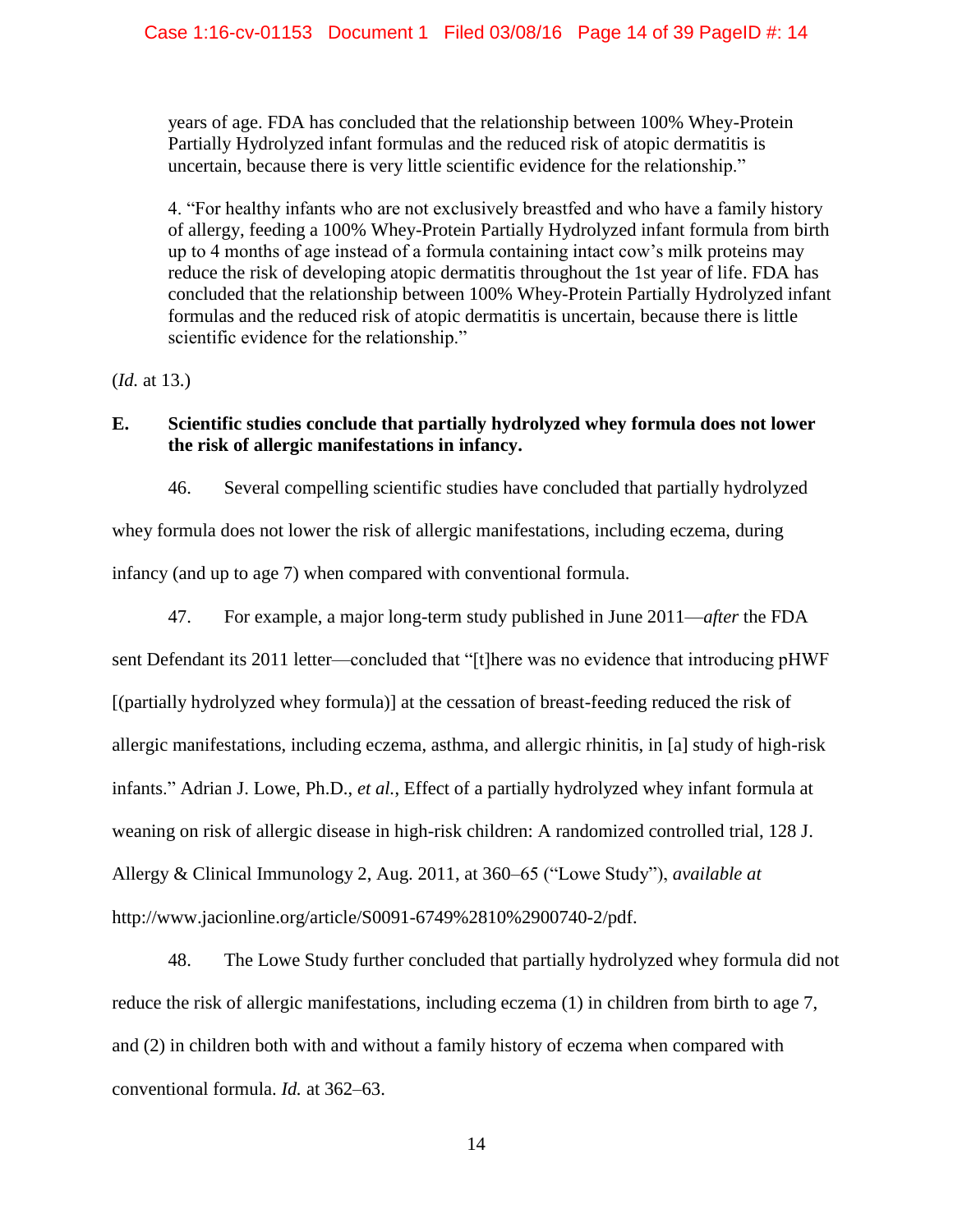#### Case 1:16-cv-01153 Document 1 Filed 03/08/16 Page 15 of 39 PageID #: 15

49. The Lowe Study did "not support the recommendation that [partially hydrolyzed whey formula] should be used after breast-feeding as a preventative strategy for infants at high risk of allergic diseases." *Id.* at 365.

50. The Lowe study, among others, thus *conclusively refuted* the idea that partially hydrolyzed whey protein reduced the risk of allergies; it did not simply determine that the relationship was uncertain or open for debate.

51. Nestec Ltd., a subsidiary of Nestle Australia Ltd., provided the Lowe Study with study formula and staff funding for the first six years of the study. *Id.* at 360 (note).

52. Upon information and belief, Nestec Ltd. and Nestle Australia Ltd. are affiliated with Defendant. *See* Nestle S.A., Annual Report 2013 at 154, 165, 170, *available at* http://www.nestle.com/asset-library/documents/library/documents/annual\_reports/2013-annualreport-en.pdf (last visited Feb. 26, 2015).

### **F. Defendant begins falsely marketing Good Start.**

53. Despite the FDA's clear statements detailed above, Defendant engaged in false and misleading marketing of Good Start as a product capable of reducing the risk of allergies, generally, and unqualifiedly reducing the risk of atopic dermatitis, specifically.

54. These claims allowed Defendant to charge a higher price for its formula than it otherwise could have; to attract more customers than it otherwise could have; and to earn more revenues than it otherwise could have.

55. Since at least 2011, Defendant has disseminated, or has caused dissemination of, advertisements, packaging, and promotional materials for Good Start (including in Ohio and North Carolina) containing false and misleading statements, as the following sample of Good Start promotional materials demonstrates.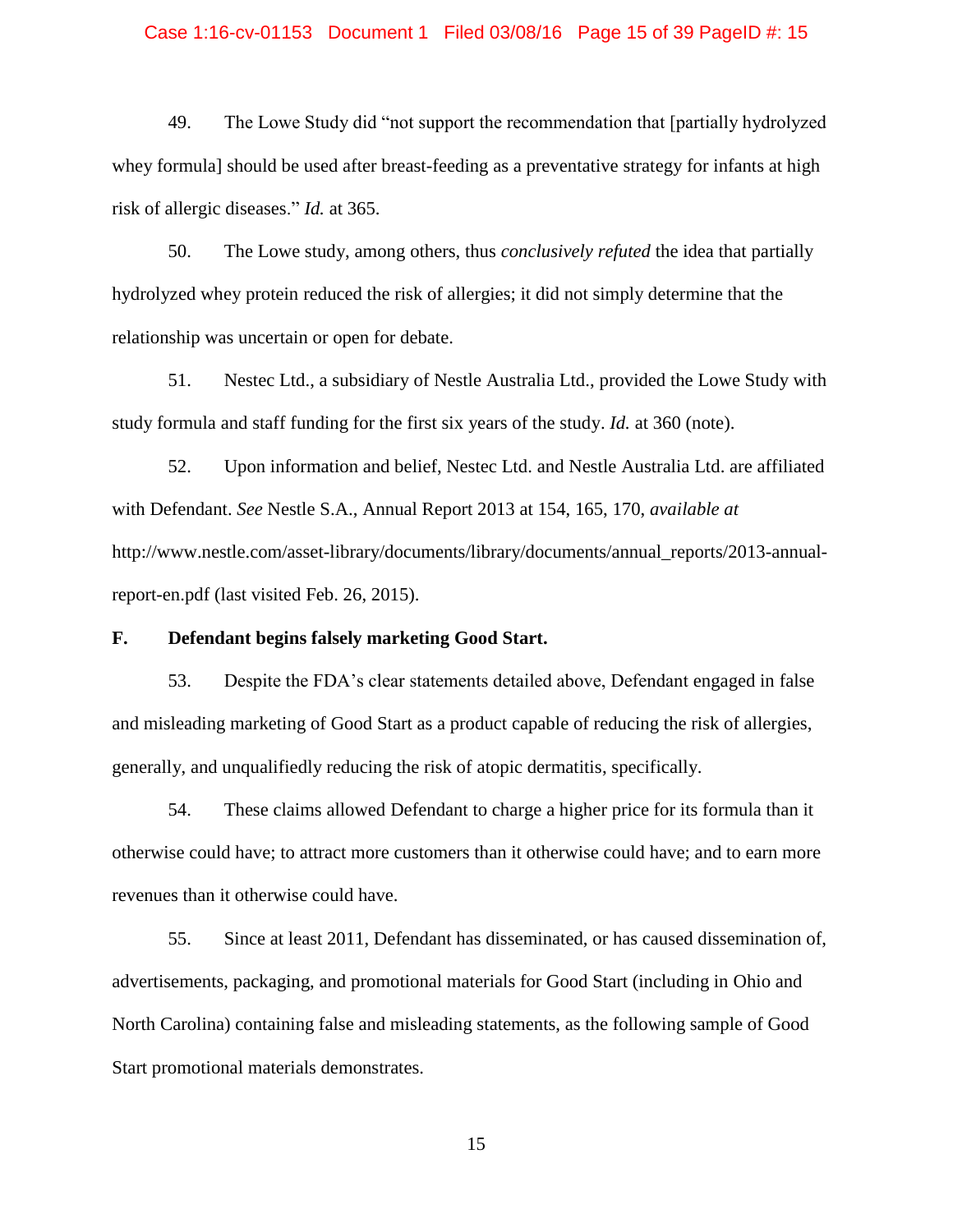#### Case 1:16-cv-01153 Document 1 Filed 03/08/16 Page 16 of 39 PageID #: 16

56. In Exhibit C, a safety-seal sticker included on a formula canister, Defendant states that Good Start is the " $1^{\underline{st}}$  & Only Routine Formula TO REDUCE THE RISK OF DEVELOPING ALLERGIES." This statement is deceptive and misleading. Exhibit C deceptively communicates to consumers that Good Start reduced the risk of infants developing allergies, despite the lack of evidence supporting that proposition, an FDA letter rejecting such a broad health claim, and compelling evidence contradicting the claim.

57. In Exhibit D, Defendant includes a gold badge with the words "MEETS FDA" printed at the top, "1<sup>st</sup> AND ONLY" printed in the center, and "QUALIFIED HEALTH CLAIM" printed at the bottom. The packaging further includes a statement that Good Start "is the first and only formula brand . . . that meets the criteria for a FDA Qualified Health Claim for atopic dermatitis." This advertisement deceptively implies that the FDA fully endorsed Defendant's atopic-dermatitis claims, despite the fact that the FDA's endorsement was strictly reserved to claims indicating that there was "little" or "very little" evidence supporting the link between Good Start and atopic dermatitis. And, by not including any language indicating these reservations, or that its atopic-dermatitis claims were at best "uncertain," Defendant falsely or misleadingly implied that Good Start would *unqualifiedly* reduce the risk of atopic dermatitis, despite the fact that there was (again) "little" or "very little" evidence supporting this claim.<sup>1</sup>

58. Exhibit D also deceptively uses the FDA term of art "qualified health claim" to convey that Good Start is fit for a particular purpose or certified by the FDA when "qualified

 $\overline{a}$ 

 $<sup>1</sup>$  The FDA's 2011 Letter, for example, notes that while Gerber attempted to support its atopic-</sup> dermatitis claims by citing a *number* of studies, only a handful were actually relevant: two studies found a beneficial link between Good Start and atopic dermatitis up the age of three, while two did not. As to benefits within the first year of life, only one study found a link; two did not. (Ex. B at 9–11.)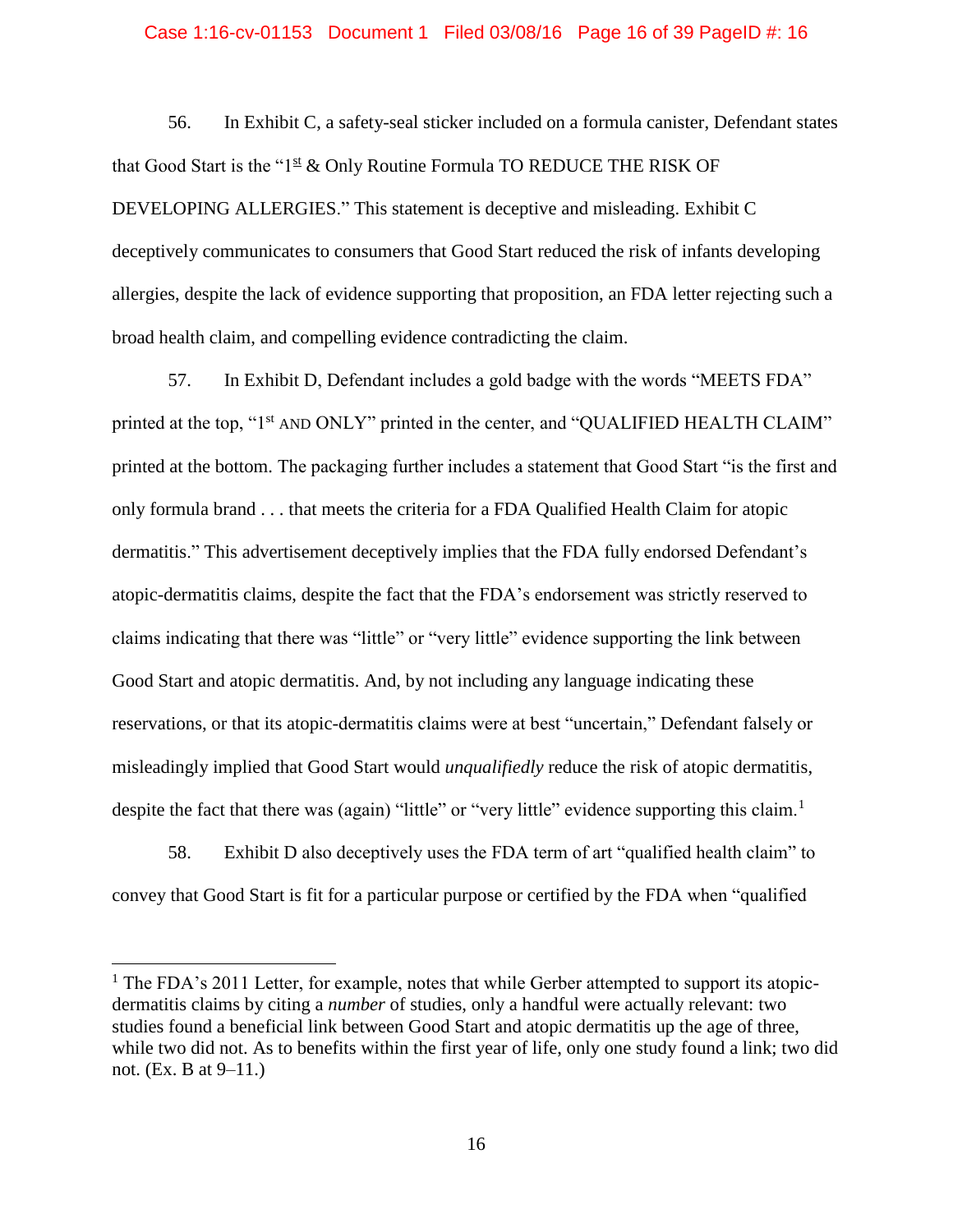#### Case 1:16-cv-01153 Document 1 Filed 03/08/16 Page 17 of 39 PageID #: 17

health claim" actually means the claim is supported by only lacking, limited, or contradictory scientific evidence.

59. Defendant included Exhibit D on exterior product packaging. Defendant also featured the gold badge in Exhibit B (including the words "MEETS FDA," "1st AND ONLY," and "QUALIFIED HEALTH CLAIM") on supermarket displays advertising Good Start, without suggesting any of the qualifications mentioned by the FDA.

60. In Exhibit E, a television commercial (storyboard dated April 9, 2012), an announcer states that "You want your Gerber baby to have your imagination . . . your smile . . . your eyes . . . not your allergies. . . . [I]f you introduce formula, choose the Gerber Good Start Comfort Proteins Advantage." *See Gerber Good Start Gentle Formula with Comfort Proteins Advantage®* (Gerber Prods. Co. television commercial), *available at* https://www.youtube. com/watch?v=h6l-CjygjEg (last visited Dec. 8, 2015). This advertisement deceptively communicates to consumers that Good Start reduces the risk of infants developing allergies, despite compelling evidence contradicting that proposition and an FDA letter rejecting Defendant's health claim.

61. In Exhibit F, a direct to consumer print advertisement depicting a baby's face on a canister of Good Start, the caption reads:

The Gerber Generation says "I love Mommy's eyes, not her allergies."

If you have allergies in your family, breastfeeding your baby can help reduce their risk. And, if you decide to introduce formula, research shows the formula you first provide your baby may make a difference. In the case of Gerber® Good Start® Gentle Formula, it's the Comfort Proteins® Advantage that is easy to digest and may also deliver protective benefits. That's why Gerber® Good Start® Gentle Formula is nutrition inspired by breastmilk.

Exhibit F deceptively communicates to consumers that Good Start reduces the risk of infants developing allergies, despite compelling evidence contradicting that proposition and an FDA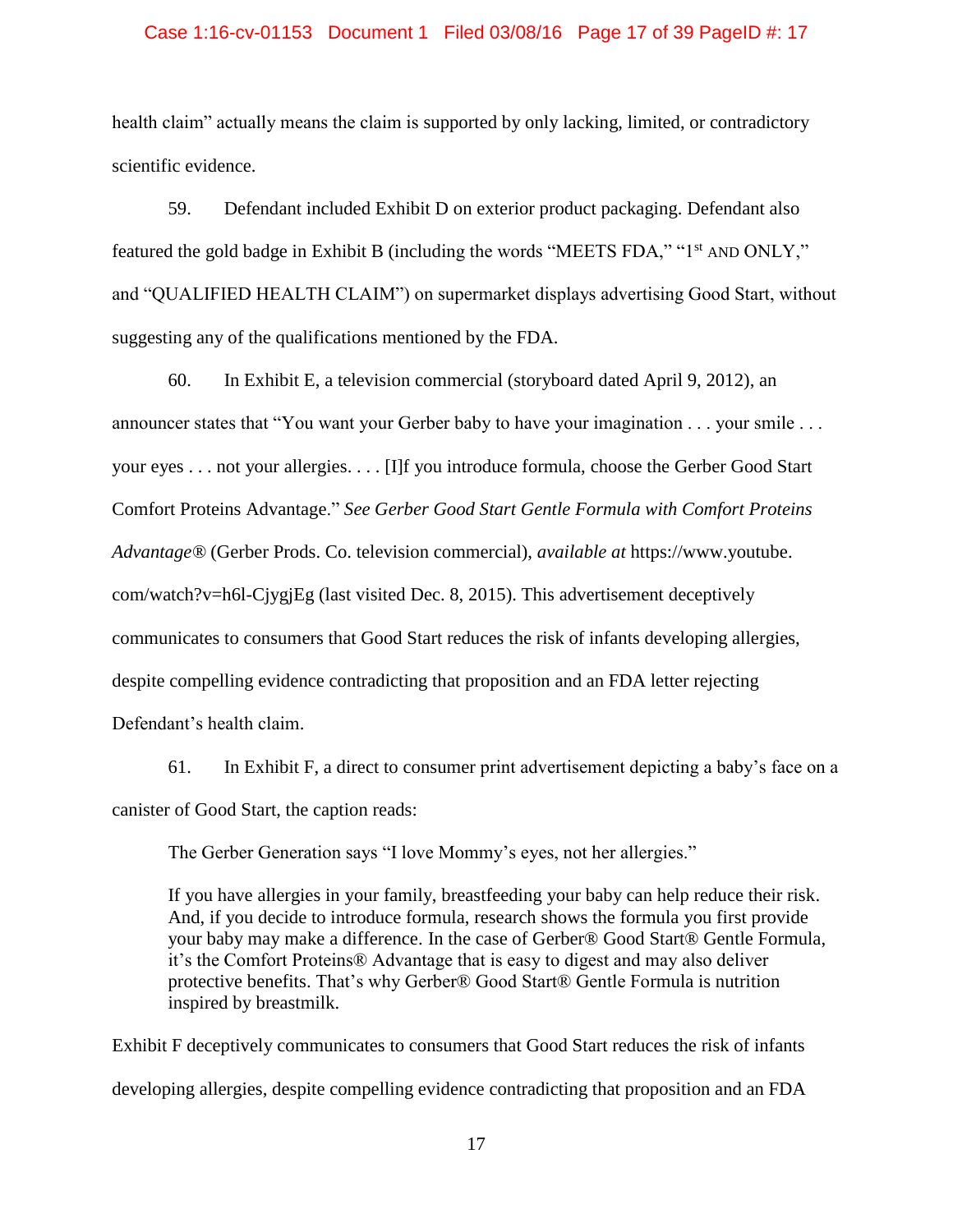#### Case 1:16-cv-01153 Document 1 Filed 03/08/16 Page 18 of 39 PageID #: 18

letter rejecting Defendant's health claim.

62. In Exhibit G, a direct-to-consumer magazine advertisement, Defendant deceptively promoted Good Start as "the first and only infant formula that meets the criteria for a FDA Qualified Health Claim." This advertisement deceptively implies that the FDA fully endorsed Defendant's atopic-dermatitis claims, despite the fact that the FDA's endorsement was strictly reserved to claims indicating that there was "little" or "very little" evidence supporting the link between Good Start and atopic dermatitis. And, by not including any language indicating these reservations, or that its atopic-dermatitis claims were at best "uncertain," Defendant falsely or misleadingly implied that Good Start would *unqualifiedly* reduce the risk of atopic dermatitis, despite the fact that there was (again) "little" or "very little" evidence supporting this claim. The advertisement in Exhibit G also deceptively uses the FDA term of art "qualified health claim" to convey that Good Start is fit for a particular purpose or certified by the FDA when "qualified health claim" actually means the claim is lacking or limited.

63. Exhibit H, an advertisement printed in People Magazine on August 5, 2013, depicts a mother feeding an infant and includes a badge stating that Good Start is the "1<sup>st</sup> FORMULA WITH FDA QUALIFIED HEALTH CLAIM." This advertisement deceptively implies that the FDA fully endorsed Defendant's atopic-dermatitis claims, despite the fact that the FDA's endorsement was strictly reserved to claims indicating that there was "little" or "very little" evidence supporting the link between Good Start and atopic dermatitis. And, by not including any language indicating these reservations, or that its atopic-dermatitis claims were at best "uncertain," Defendant falsely or misleadingly implied that Good Start would *unqualifiedly* reduce the risk of atopic dermatitis, despite the fact that there was (again) "little" or "very little" evidence supporting this claim. This advertisement also misleadingly employs the FDA term of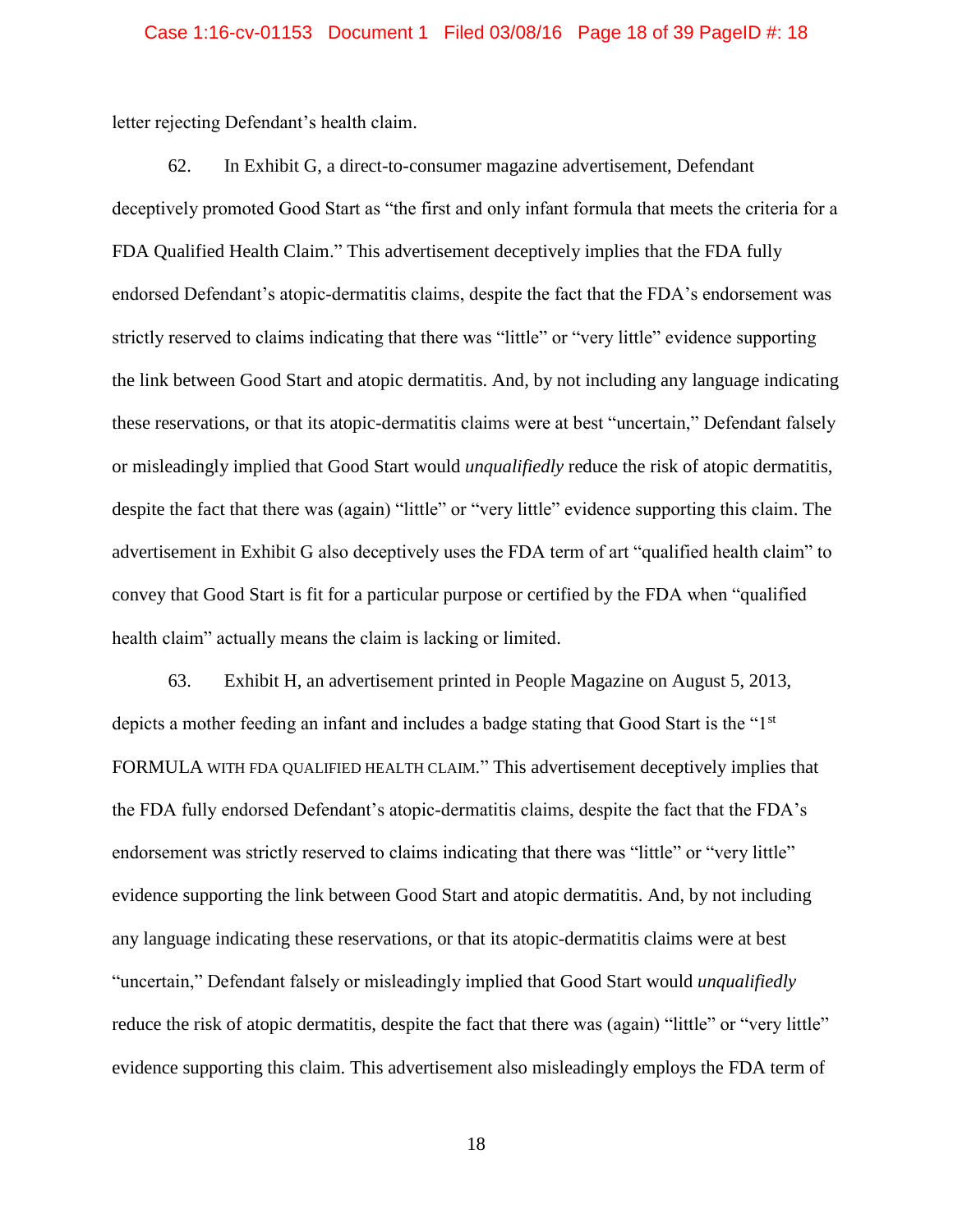#### Case 1:16-cv-01153 Document 1 Filed 03/08/16 Page 19 of 39 PageID #: 19

art "qualified health claim" to convince consumers that Good Start was fit for a particular purpose or certified for quality by the FDA when "qualified health claim" actually means the claim is supported by lacking or limited scientific evidence.

64. Further, none of the advertisements described above mention that Good Start's limited atopic-dermatitis benefits were only realizable (potentially) if Good Start was fed to infants under four-months old, as indicated in the FDA's 2011 Letter (*see supra* ¶ 44).

65. Based on this limited sampling, it is reasonable and plausible to infer that discovery will demonstrate a protracted course of purposeful, deceptive, and misleading marketing and advertising by Defendant to induce consumers to purchase Good Start during the Class period.

### **G. The FTC files a lawsuit against Defendant for violations of the Federal Trade Commission Act.**

66. On October 29, 2014, the FTC filed a lawsuit in the United States District Court for the District of New Jersey against Defendant "under Section 13(b) of the Federal Trade Commission Act ('FTC Act'), 15 U.S.C. § 53(b), to obtain preliminary and permanent injunctive relief . . . for Defendant's acts or practices, in violation of Sections 5(a) and 12 of the FTC Act, 15 U.S.C. §§ 45(a) and 52, in connection with the labeling, advertising, marketing, distribution, and sale of Gerber Good Start Gentle, an infant formula that purports to prevent or reduce the risk of the development of allergies." Complaint at 2, *F.T.C. v. Gerber Prods. Co*., No. 2:14-cv-06771-SRC-CLW (D.N.J. Oct. 29, 2014), ECF No. 1.

67. In its Complaint, the FTC specifically challenged Defendant's false, misleading, or unsubstantiated claim that "feeding Good Start formula to infants with a family history of allergies prevents or reduces the risk that they will develop allergies" and Defendant's false or misleading assertions that "Good Start formula qualified for or received approval for a health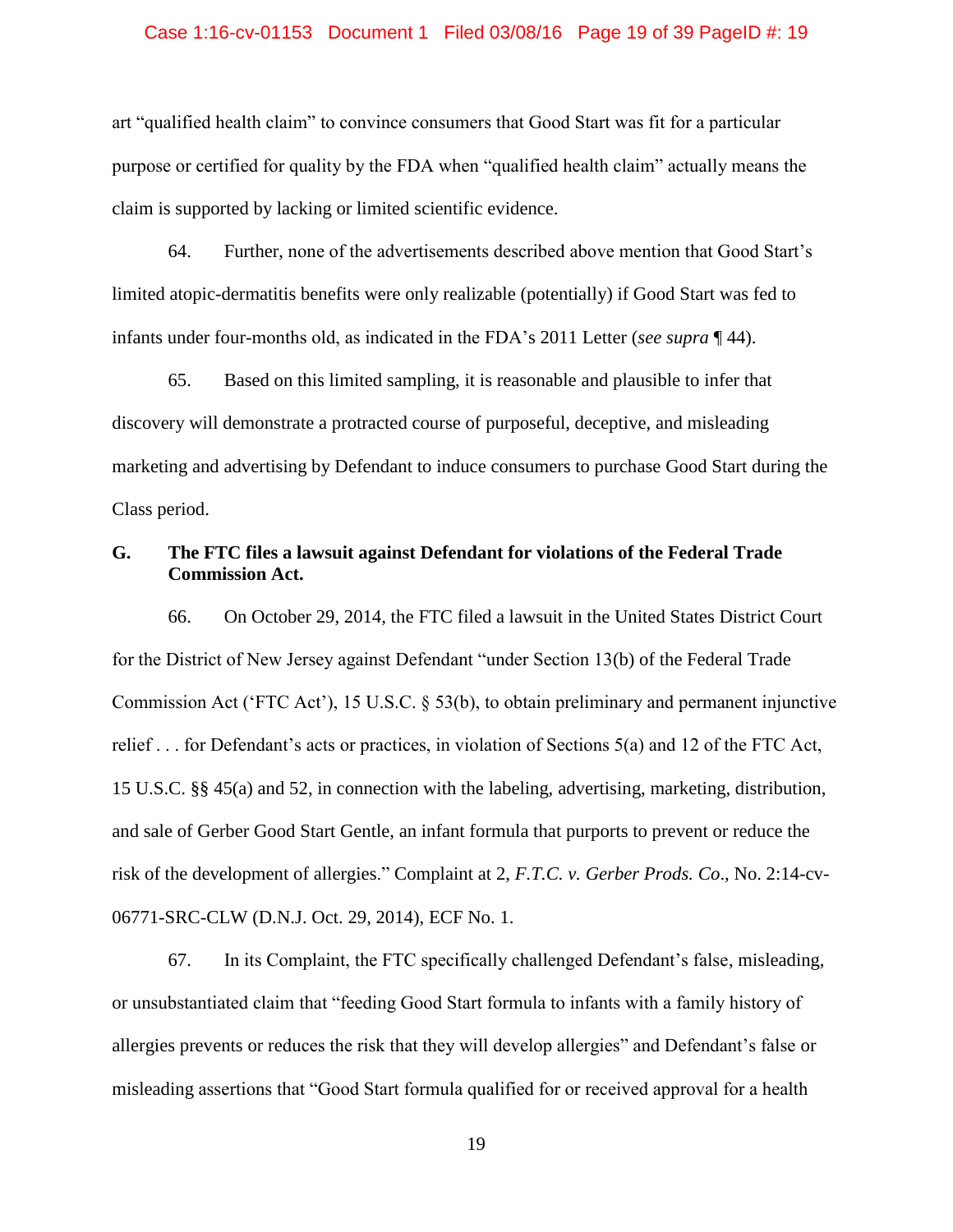claim from the Food and Drug Administration." *Id*. at 9–10.

## **H. The FDA warns Defendant that Good Start is misbranded and misleading in violation of federal law.**

68. In addition to the FTC's lawsuit, on October 31, 2014, the FDA wrote a Warning Letter to Mr. Gary Tickle, a Nestle employee since the 1980s and a long-time Nestle senior executive and, President and CEO of Defendant Nestle Infant Nutrition, outlining various false and misleading representations made in the promotion of Good Start that violate federal law and related federal regulations. (Letter from William A. Correll, Jr., Dir., Office of Compliance, Ctr. for Food Safety & Applied Nutrition, U.S. Food & Drug Admin., to Gary Tickle, President & CEO, Nestlé Infant Nutrition (Oct. 31, 2014) ("Warning Letter"; attached as Exhibit I).)

69. In the Warning Letter, the FDA alleged the following statutory violations, without limitation:

a) Good Start was misbranded under the Federal Food, Drug, and Cosmetic Act, 21 U.S.C. §§ 301 *et seq*., because Good Start's labeling and website "bear health claims that were not authorized by the FDA." (*Id.* at 1, 2.)

b) Defendant's health claim that the consumption of 100% partially hydrolyzed whey protein reduces the risk of infants developing allergies was a health claim the FDA previously considered and denied and was therefore unauthorized. (*Id* at 1–2.)

c) Defendant failed to ensure consumer safety by not properly informing consumers that Good Start should not be fed to infants with milk allergies and that such infants' "care and feeding choices should be under a doctor's supervision." (*Id.* at 3.) Defendant also omitted to include key information in mandatory bold type and excluded other mandatory language entirely. (*Id.* at 3, 4–5.)

d) Good Start is misbranded because Defendant wrongly identified "100%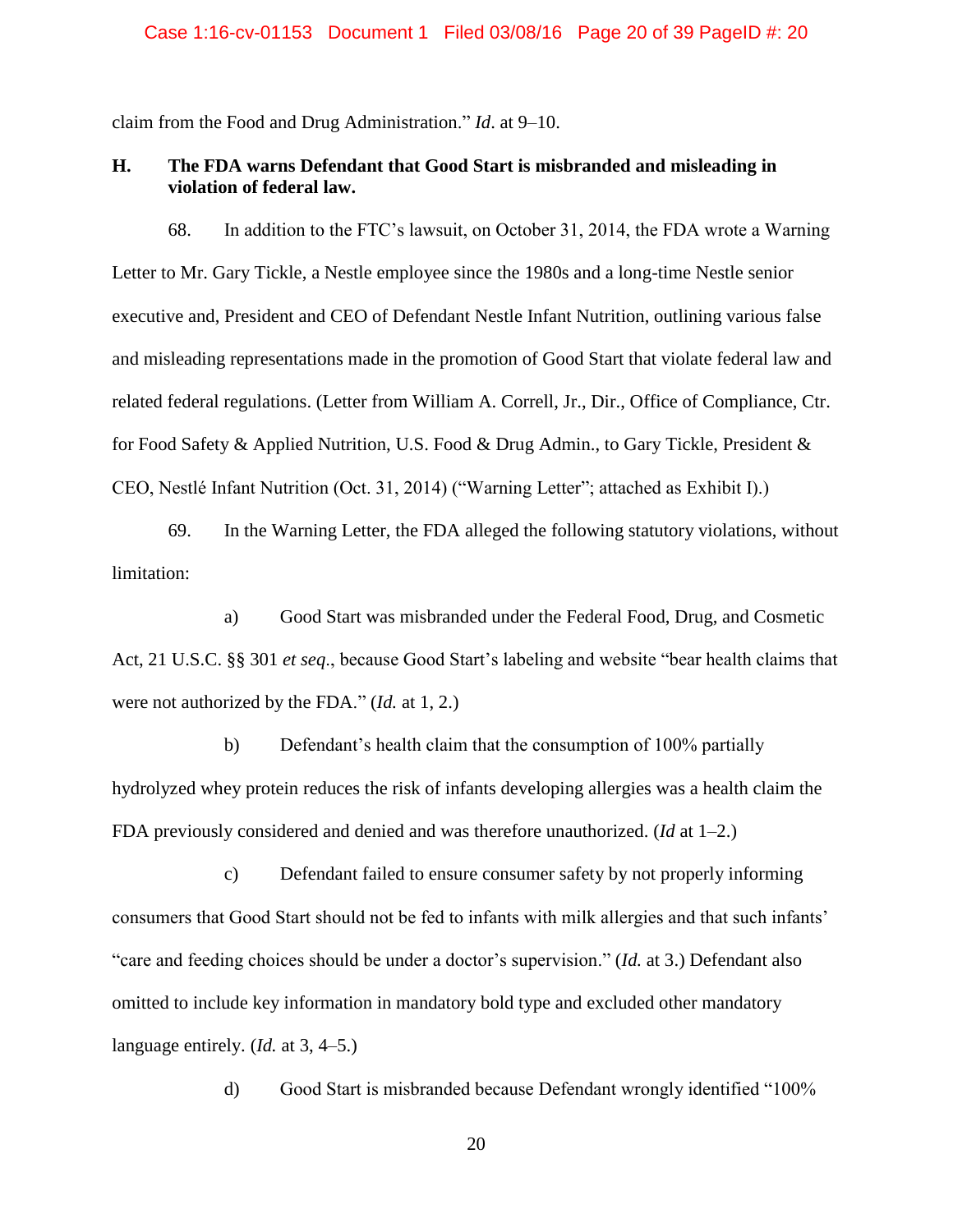#### Case 1:16-cv-01153 Document 1 Filed 03/08/16 Page 21 of 39 PageID #: 21

whey partially hydrolyzed" as the substance linked to a reduced risk of atopic dermatitis on Good Start's label and website. (*Id.* at 3–4.) However, the substance that was the subject of Defendant's 2011 qualified-health-claim petition to the FDA was "100% whey protein partially hydrolyzed." (*Id*.) As such, Defendant's health claim regarding atopic dermatitis misleads consumers because it suggests "that the partial hydrolysis of whey could refer to any or all of the components in whey being hydrolyzed (*i.e.*, oligosaccharides, fats, and protein)," and no evidence exists to support such claim. (*Id.*)

e) Defendant separated qualifying language related to its atopic-dermatitis health claim in a way the FDA did not approve in its 2011 letter of enforcement discretion to Defendant. (*Id.* at 5–6.) The FDA expressed concerns that such separation could mislead consumers. (*Id.*)

70. In the Warning Letter, the FDA instructed Defendant to "take prompt action to correct the violations described above" or face potential legal action. (*Id.* at 5.)

71. As a whole, the Warning Letter further demonstrates Defendant's willful and deceitful pattern of promoting Good Start in a way that misleads consumers and wrongfully induces them to purchase Good Start.

#### **I. Plaintiffs purchased Good Start based on Defendant's misleading campaign.**

72. Plaintiff Greene, an Ohio resident, is a member of the Class. Mr. Greene purchased roughly twenty-five canisters of powdered Good Start from September 2013 through March 2014, typically from a Walmart located near his home, at roughly \$18 a canister. Mr. Greene's decision to purchase Good Start was based on Defendant's deceptive advertising and unfair business practices as set forth herein. For example, Mr. Greene saw and relied on Defendant's magazine advertisement (Ex. G) and television advertisement (Ex. E) in deciding to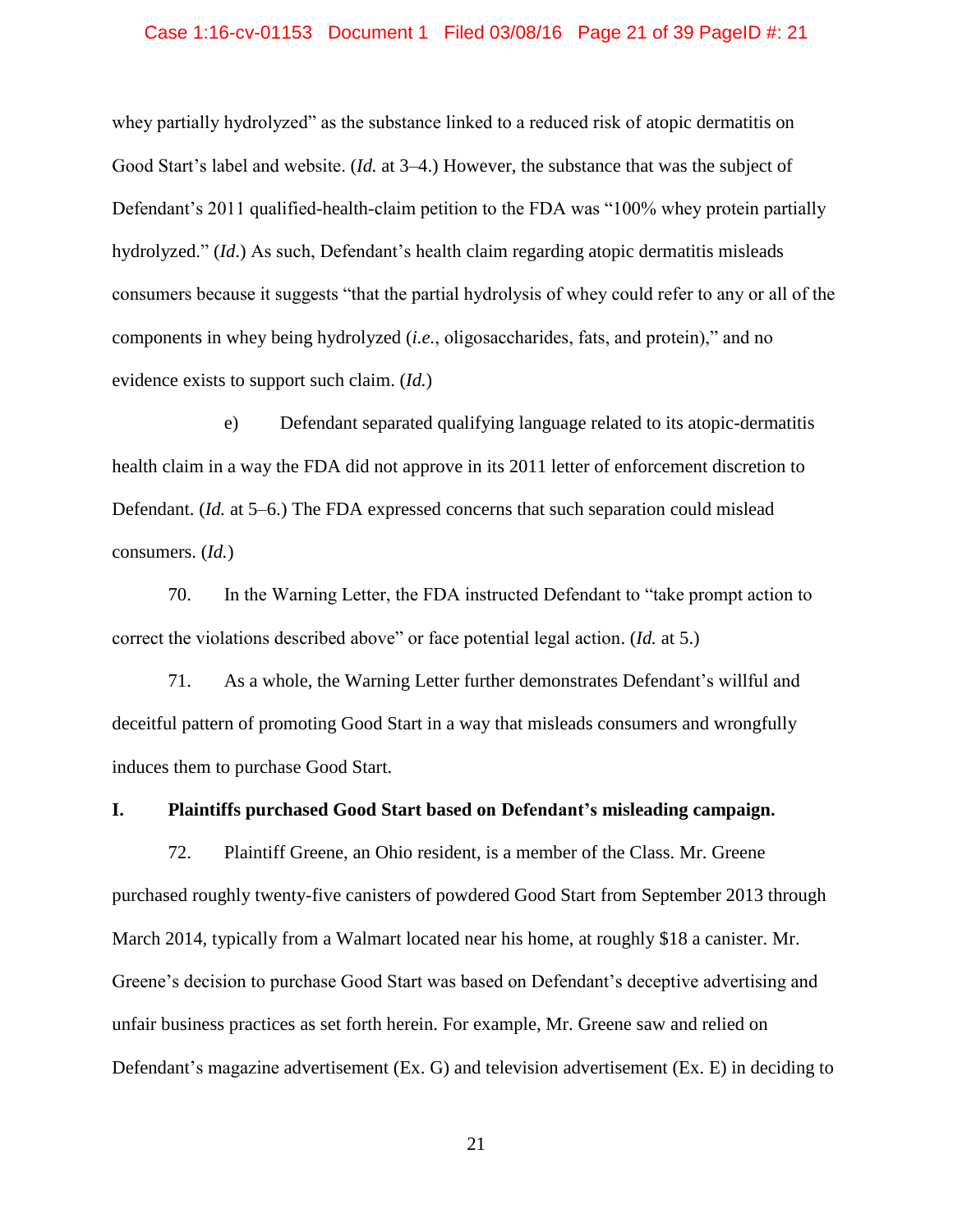#### Case 1:16-cv-01153 Document 1 Filed 03/08/16 Page 22 of 39 PageID #: 22

purchase Good Start. Mr. Greene was also exposed to the claims on Good Start's label (Exs. C, D).

73. Plaintiff Wilkerson, a North Carolina resident, is a member of the Class. Ms. Wilkerson purchased roughly three canisters of powdered Good Start a week, beginning in January 2014, typically from Walmart, at \$16–17 dollars per canister. Ms. Wilkerson also purchased Good Start from an Exxon near her home at \$21–22 per canister. Ms. Wilkerson's decision to purchase Good Start was based on Defendant's false advertising and deceitful business practices as set forth herein. For example, in November 2013, Ms. Wilkerson viewed the magazine advertisement included herein as Exhibit H; viewed an advertisement similar to the magazine advertisement attached herein as Exhibit G (only the images varied); viewed the advertisement attached herein as Exhibit F; and—at various points between October and December 2014—viewed advertisements on Defendant's website touting the allergenic benefits of Good Start (the advertisements have since been removed). Mr. Wilkerson was also exposed to the claims on Good Start's label (Exs. C, D).

74. Reasonable consumers, including Plaintiffs, would and did attach importance to the health and FDA-approval claims specified herein when determining whether to purchase Good Start. For example, parents, like Plaintiffs, are obviously concerned with the health of their children, and their decision to purchase (or pay a premium for) a formula would be influenced by claims that: (1) partially hydrolyzed whey protein reduces the risk of allergies (including atopic dermatitis) in children, and (2) the FDA endorsed the health claims Defendant made on its labels, in its advertisements, and on its website.

75. Moreover, Nestle's corporate financial filings indicate that while Defendant was making false and misleading statements about Good Start, those statements had a beneficial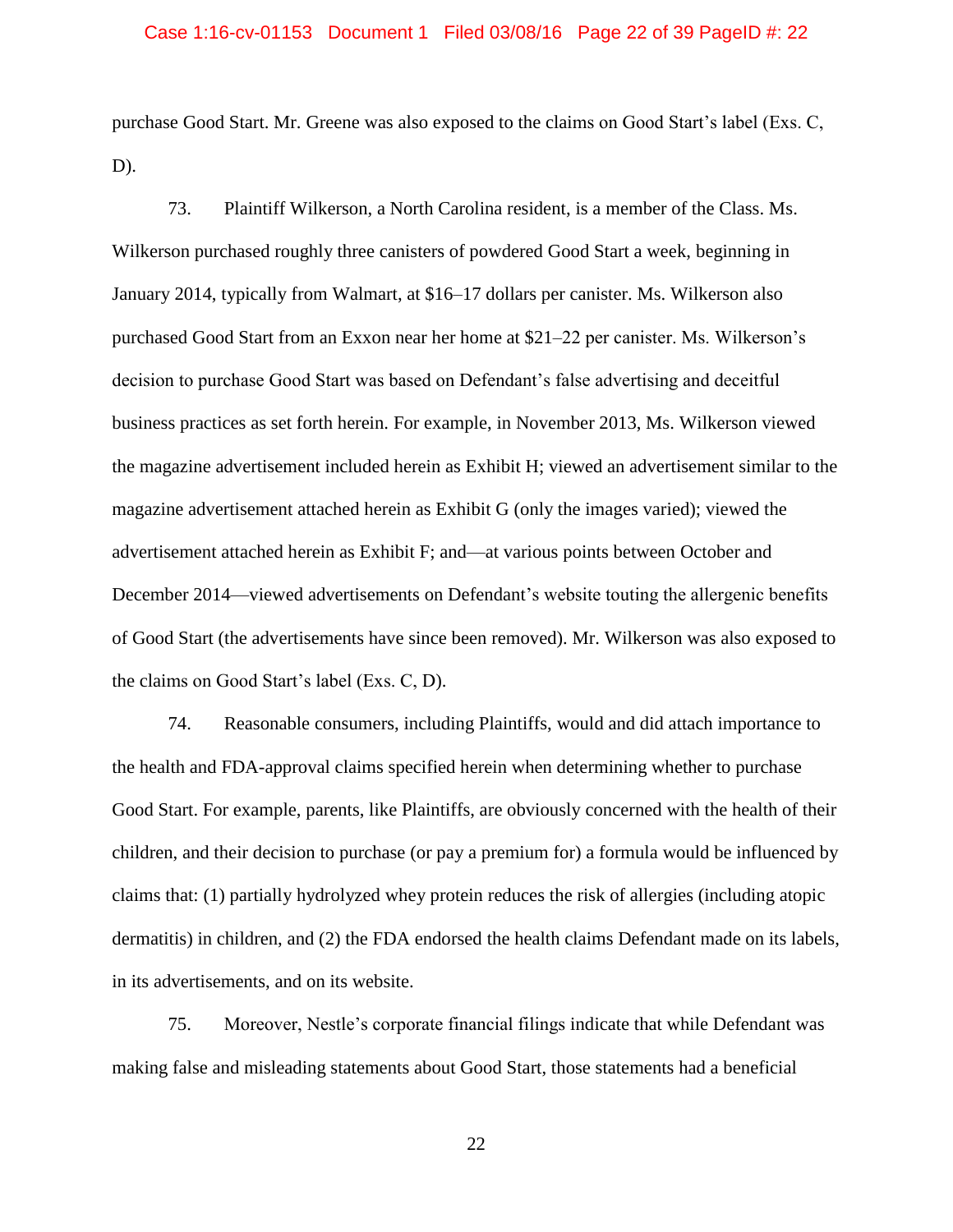#### Case 1:16-cv-01153 Document 1 Filed 03/08/16 Page 23 of 39 PageID #: 23

impact on sales of Good Start in the United States. As Nestle disclosed in its 2013 Annual Report, released in or around February 2014, "The US benefitted from the continued roll-out of innovations to help prevent colic and allergies, strengthening the *Gerber* brand franchise." Nestle 2013 Annual Report at 64. However, in its 2014 Annual Report, which was released after Defendant received the FDA warning letter and the FTC complaint, Nestle neither touted increased benefits from allergy "innovations" nor of "strengthening the *Gerber* brand franchise," but instead reported that in North America "the environment was more challenging." Nestle 2014 Annual Report at 52, *available at* https://www.nestle.com/assetlibrary/documents/library/documents/annual\_reports/2014-annual-report-en.pdf (last visited February 26, 2016).

76. Further, Plaintiffs and the Class members reasonably relied on Defendant's health and FDA-approval claims, which were made by a nationally recognized baby-food manufacturer.

77. The prices Defendant charged for Good Start—which Plaintiffs and the Class paid—were inflated as a result of Defendant's misleading health claims. In 2012, for example, Walmart sold Parent's Choice, which did not make any allergenic health claims, at roughly \$0.54 per ounce, and Good Start Gentle at \$0.91 per ounce; i.e., Parent's Choice sold at a 41% discount to Good Start Gentle during the class period. *See* https://web.archive.org/web/20120812020834/ http://www.walmart.com/browse/baby/formula/5427\_133283\_1001447/? (last visited Dec. 8, 2015). Moreover, Plaintiffs did not receive the benefit of their bargain insofar as they paid for a benefit (i.e., the reduced risk of allergies) that Good Start did not actually provide. At all times during the Class Period, alternative, less expensive infant formulas were available for purchase.

78. Because Plaintiffs and the Class paid a premium for Good Start that they would not have paid had they known that Good Start did *not* reduce the risk of allergies, or that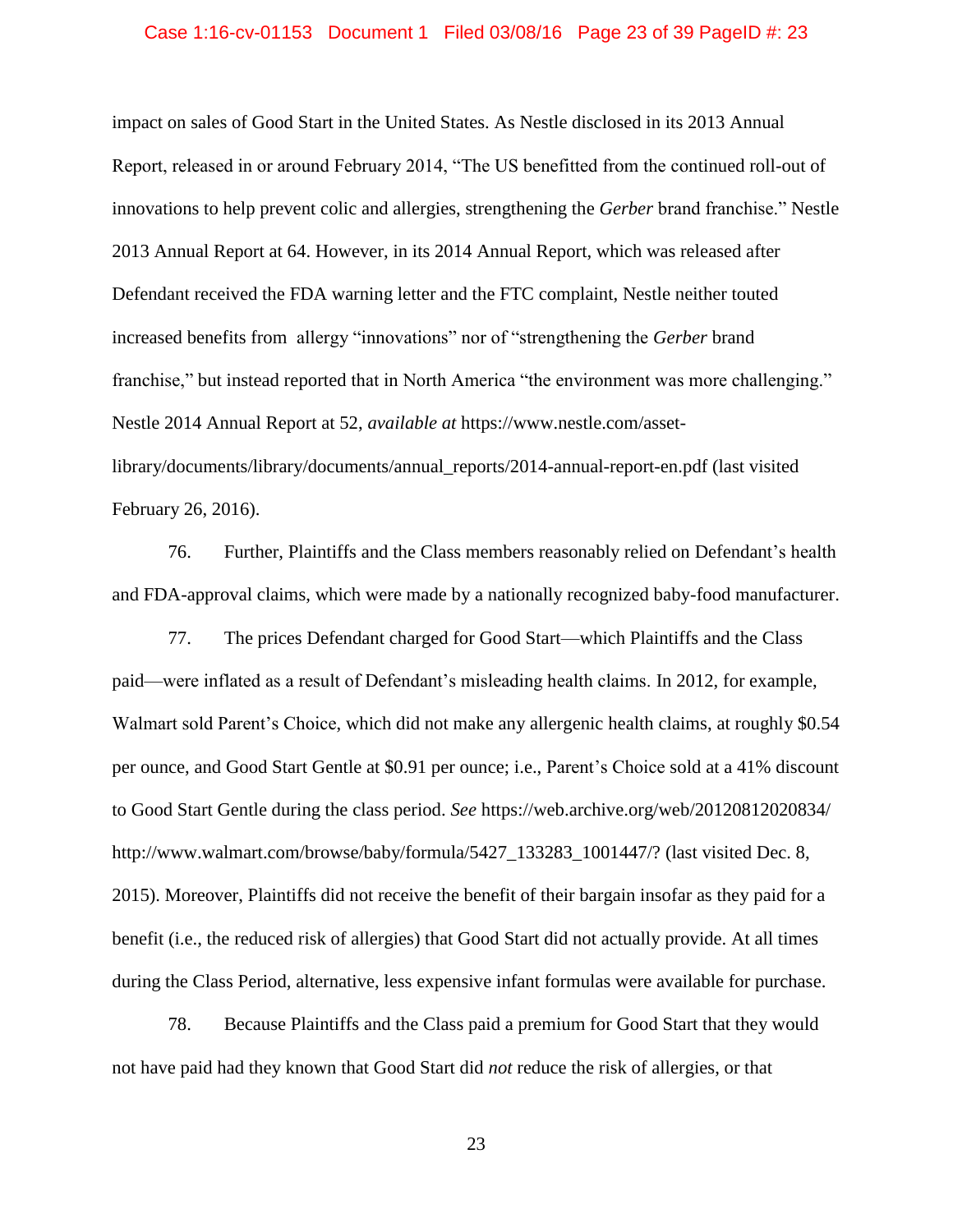Defendant's atopic-dermatitis claims were at best "uncertain," Plaintiffs and the Class incurred

damages resulting from Defendant's misconduct.

# **CLASS**-**ACTION ALLEGATIONS**

## 79. Plaintiff Greene asserts his claims on behalf of:

All persons who have purchased Good Start infant formula in the state of Ohio from May 15, 2011, to the present (the "Ohio Class"). The Ohio Class excludes the judge or magistrate assigned to this case, Defendant, any entity in which Defendant has a controlling interest, and Defendant's officers, directors, legal representatives, successors, and assigns. Also excluded from the Ohio Class are persons who purchased Good Start infant formula for the purpose of resale and persons who assert claims for personal injury.

80. Plaintiff Wilkerson asserts her claims on behalf of:

All persons who have purchased Good Start infant formula in the state of North Carolina from May 15, 2011, to the present (the "North Carolina Class"). The North Carolina Class excludes the judge or magistrate assigned to this case, Defendant, any entity in which Defendant has a controlling interest, and Defendant's officers, directors, legal representatives, successors, and assigns. Also excluded from the North Carolina Class are persons who purchased Good Start infant formula for the purpose of resale and persons who assert claims for personal injury.

81. Plaintiffs collectively bring claims on behalf of:

All persons who have purchased Good Start infant formula in the United States from May 15, 2011 to the present (the "Nationwide Class"). The Nationwide Class excludes the judge or magistrate assigned to this case, Defendant, any entity in which Defendant has a controlling interest, and Defendant's officers, directors, legal representatives, successors, and assigns. Also excluded from the Nationwide Class are persons who purchased Good Start infant formula for the purpose of resale and persons who assert claims for personal injury and persons who purchased Good Start in California and in the District of Columbia.

82. Plaintiffs refer to the Ohio, North Carolina, and Nationwide Classes together as

the "Class."

83. *Numerosity*: The Ohio, North Carolina, and Nationwide Classes are each so

numerous that joinder of all members is impracticable. The Classes each include thousands of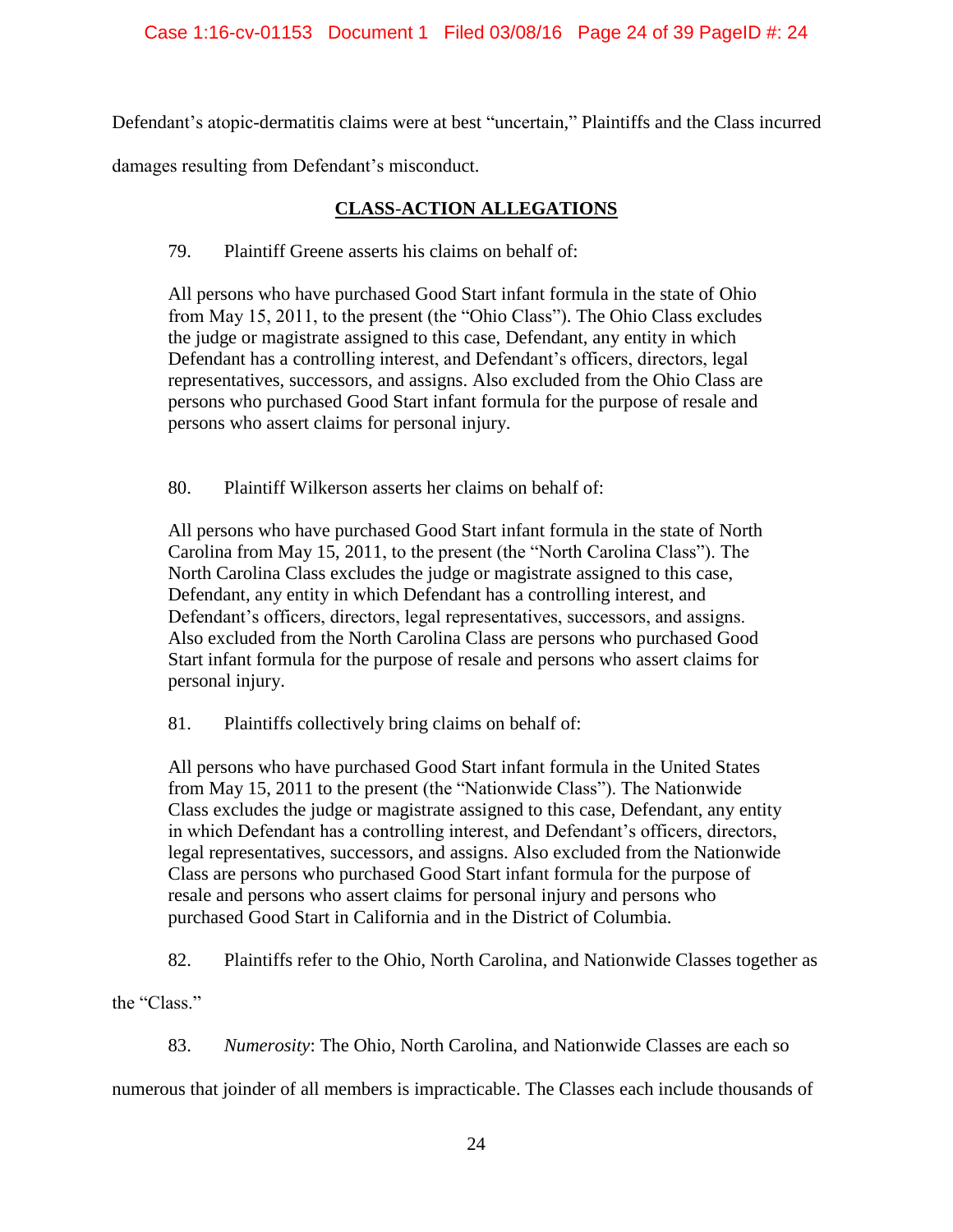## Case 1:16-cv-01153 Document 1 Filed 03/08/16 Page 25 of 39 PageID #: 25

consumers who purchased Defendant's Good Start products.

84. *Typicality*: Plaintiffs' claims are typical of the claims of the Class members because, like the other Class members, Plaintiffs were exposed to and relied upon Defendant's deceptive advertising and business practices and purchased Good Start at inflated prices as a result of Defendant's misrepresentations.

85. *Adequacy*: Plaintiffs will fairly and adequately protect the interests of the Class and have retained counsel experienced in class-action litigation. Plaintiffs have no interests that are adverse to the members of the Class they seek to represent.

86. *Commonality*: Common questions of law and fact exist as to all members of the Class and predominate over any questions solely affecting individual members of the Class, including, without limitation:

- a) whether Defendant deceptively advertised Good Start as a product capable of reducing the occurrence of allergies in infants;
- b) whether Defendant sold Good Start at inflated prices as a result of its misrepresentations;
- c) whether Defendant violated the Ohio Consumer Sales Practices Act;
- d) whether Defendant violated the North Carolina Unfair and Deceptive Trade Practices Act; and
- e) whether Plaintiffs and the Class are entitled to damages.
- 87. These and other questions of law and fact are common to the Class and

predominate over any questions affecting only individual members of the Class.

88. Discovery will inform the proper form and manner of notice to Class members.

Plaintiffs anticipate, however, that notice by direct mail will be given to Class members who can be specifically identified, including, without limitation, by the use of store records where Good Start was purchased and the use of reward clubs that record all purchases. In addition, notice may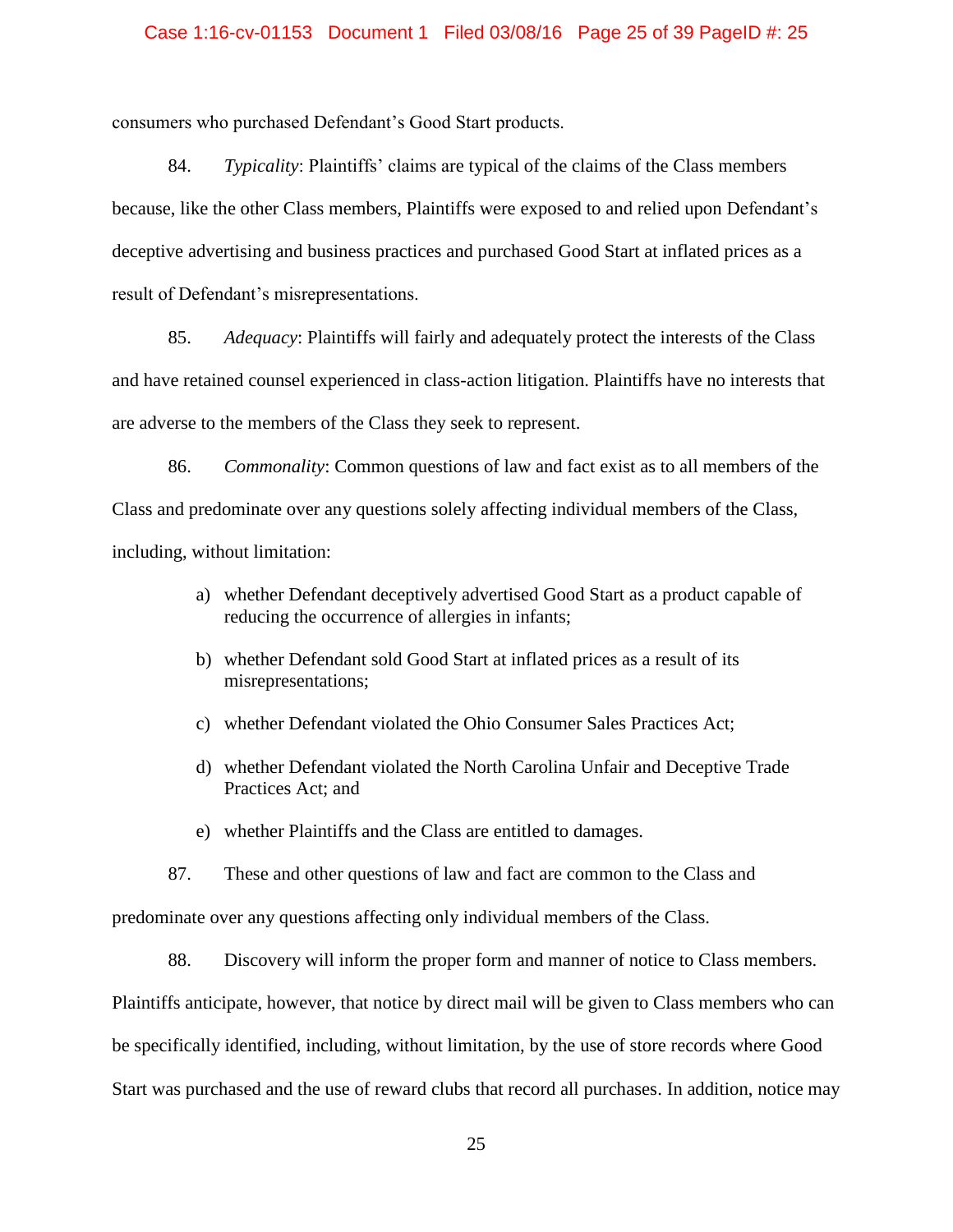#### Case 1:16-cv-01153 Document 1 Filed 03/08/16 Page 26 of 39 PageID #: 26

be published in appropriate publications, on the internet, in press releases, and in similar communications in a way that is targeted to reach those who may have purchased Good Start infant formula. Defendant should bear the cost of notice, regardless of whether notice occurs after class certification, trial, or settlement before trial.

89. Class certification is warranted under Rule  $23(b)(1)(A)$  because the prosecution of separate actions by or against individual members of the Class would create a risk of inconsistent or varying adjudications with respect to individual members of the Class, which would establish incompatible standards of conduct for Defendant.

90. Class certification is also warranted under Rule 23(b)(1)(B) because the prosecution of separate actions by or against individual members of the Class would create a risk of adjudications with respect to individual members of the Class that would, as a practical matter, be dispositive of the interests of the other members not parties to the adjudications, or substantially impair or impede their ability to protect their interests.

91. Class certification is also warranted under Rule 23(b)(3) because questions of law or fact common to the members of the Class predominate over any questions affecting only individual members, and a class action is superior to other available methods for the fair and efficient adjudication of this controversy.

92. Plaintiffs reserve the right to modify or amend the Class definition at any time before certification.

#### **CLAIMS FOR RELIEF**

## **COUNT I Violations of the Ohio Consumer Sales Practices Act, Ohio Rev. Code Ann. §§ 1345.01** *et seq.* **(on behalf of Plaintiff Greene and the Ohio Class)**

93. Plaintiff Greene realleges and incorporates the preceding paragraphs.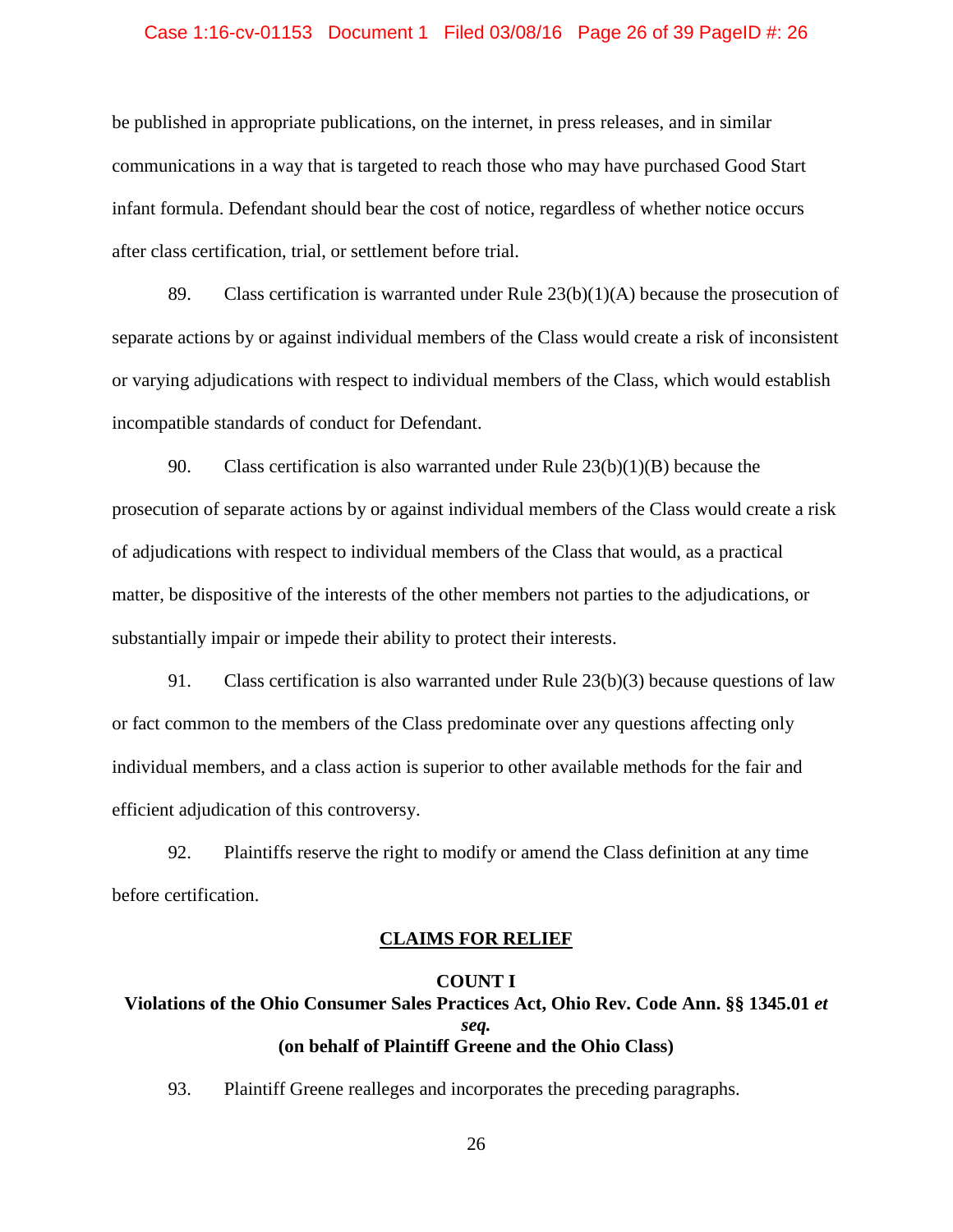#### Case 1:16-cv-01153 Document 1 Filed 03/08/16 Page 27 of 39 PageID #: 27

94. Defendant—one of the largest baby-food manufacturers in the world—is a "seller" under the Ohio Consumer Sales Practice Act ("OCSPA") in that (for example) it sold Good Start to the general public (even if indirectly) and otherwise effected and solicited sales of Good Start through the advertising campaigns described above. Ohio Rev. Code Ann. § 1345.01(C).

95. Plaintiff Greene is a "consumer" under the OCSPA in that, in purchasing Good Start, he engage in a consumer transaction with Defendant. Ohio Rev. Code Ann. § 1345.01(D).

96. Plaintiff Greene's purchase of Good Start, for consumption by his infant son, constituted a "consumer transaction" under the OCSPA in that it was the sale of a good intended primarily for personal, family, or household purposes. Ohio Rev. Code Ann. § 1345.01(C).

97. Defendant's false and misleading advertising, as described above, constituted an unfair or deceptive act or practice under the OCSPA. For example, by claiming that Good Start reduced the risk of an infant's developing certain allergies, despite the fact that scientific studies have disproven this claim (making it false), Defendants claimed that Good Start possessed performance characteristics and benefits that it did not in fact possess. Ohio Rev. Code Ann. § 1345.02(B)(1). And by suggesting that the FDA *unqualifiedly* approved of the atopic-dermatitis claim, without disclosing that qualified approval indicates that a health claim lacks any meaningful scientific support, Defendants falsely or misleadingly claimed that Good Start met a particular standard or possessed a quality or grade that it did not in fact possess. Ohio Rev. Code Ann. § 1345.02(B)(2).

98. Defendant was aware that its advertisements were false or misleading. For example, Defendant knew of the Lowe study (*see* ¶¶ 51–52, above), which disproved the notion that Good Start could prevent infants from developing certain allergies, before it claimed that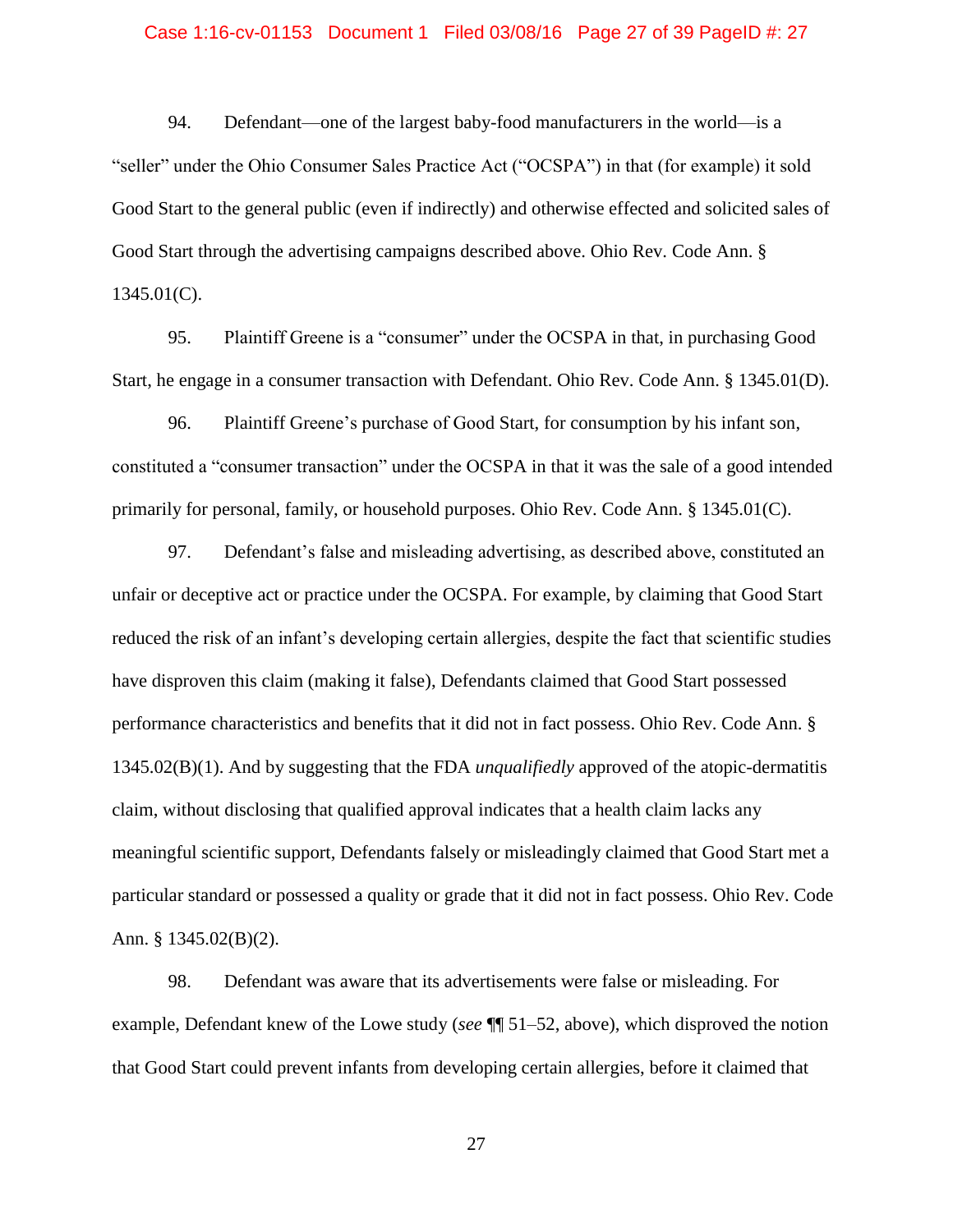#### Case 1:16-cv-01153 Document 1 Filed 03/08/16 Page 28 of 39 PageID #: 28

Good Start could, in fact, reduce the risk of infant allergies.

99. Given Defendant's knowledge of the falsity or misleading nature of its claims, these advertisements constituted an unconscionable act or practice under the OCSPA. Ohio Rev. Code Ann. § 1345.03. For example, because Defendant knew that its advertising was false or misleading, and—thus—that the price of Good Start had been inflated by false or misleading claims, Defendant "knew at the time the consumer transaction was entered into that the price was substantially in excess of the price at which similar property or services were readily obtainable." Ohio Rev. Code Ann. § 1345.03(B)(2). Defendant also "knew at the time the consumer transaction was entered into of the inability of the consumer to receive a substantial benefit" from Good Start (for example, that Good Start would reduce the risk of infant allergies).

100. Defendant was on notice that its advertising would violate the OCSPA. For example, Ohio's attorney general has issued regulations pursuant to the OCSPA specifically prohibiting sellers from making scientific claims that are not grounded in a "reasonable basis of fact." Ohio Rev. Code Ann. § 1345.09(B); Ohio Adm. Code 109:4-3-10(A). Because Defendant was aware of the Lowe study—which found that there was no link between Good Start and a reduced risk of developing certain allergies—before it made its allergy claims, Defendant lacked a reasonable basis in fact upon which to make its health claims. The Ohio attorney general has also published cases on its website putting Defendant on notice that falsely advertising Good Start's allergenic benefits would constitute a violation of the statute. Ohio Rev. Code Ann. § 1345.09(B). For example, the attorney general published *State ex rel Rogers v. Airborne Health, Inc.* (PIF No. 10002744), in January 2009, in which a defendant agreed to stop implying that its product could "mitigate, prevent, treat, or cure . . . allergies"; to make sure that its health claim was substantiated by sufficient scientific evidence; and to cease making allergy claims that were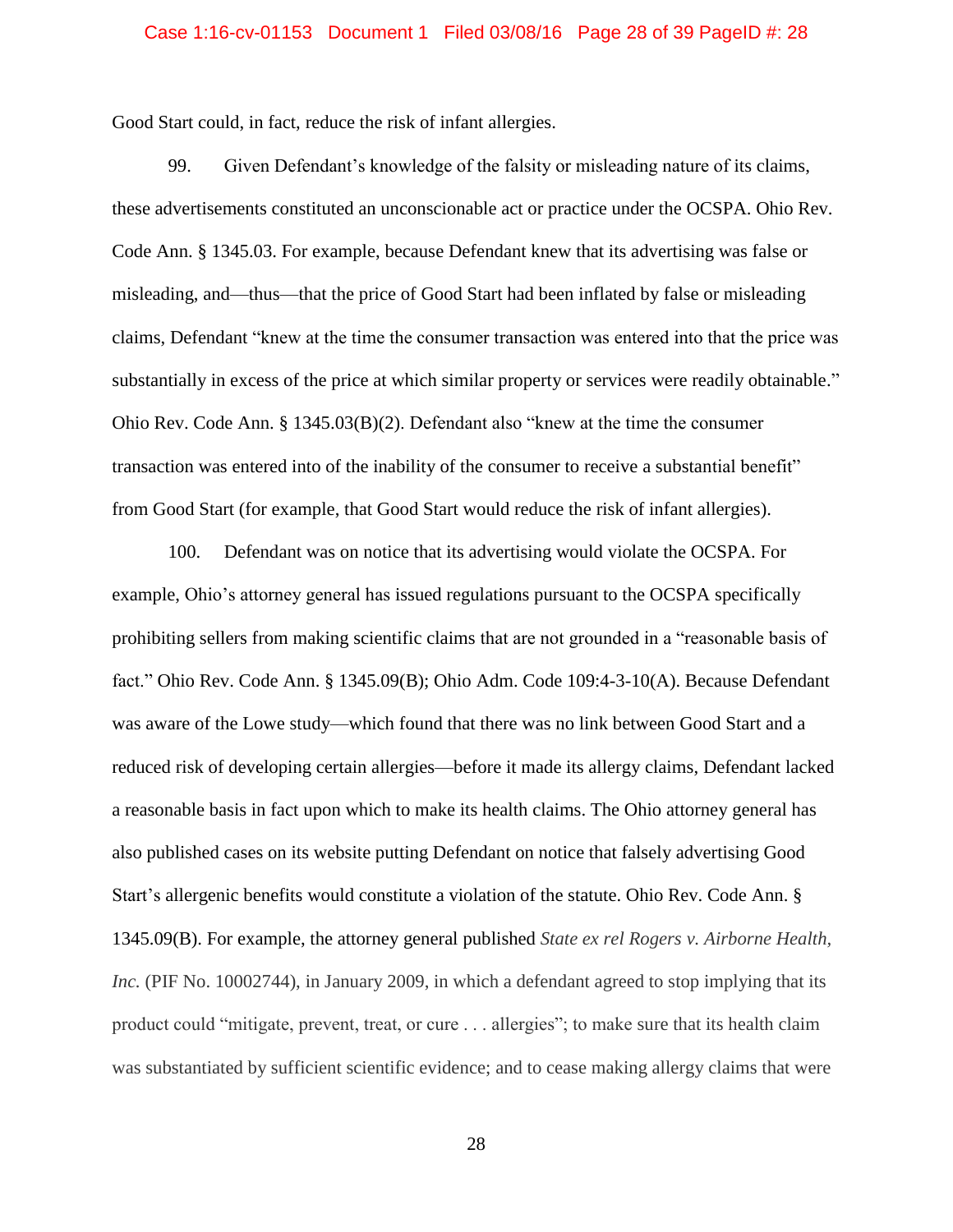### Case 1:16-cv-01153 Document 1 Filed 03/08/16 Page 29 of 39 PageID #: 29

"false, or could deceive or mislead consumers, or omitting any material information so that the express or implied statement deceives or tends to deceive consumers."<sup>2</sup> And, in *In re Gateway Distributors, Ltd.* (PIF No. 10002461), which was published in June 2006, a supplier agreed not to make any health claims without "competent and reliable scientific evidence that substantiates" the claims; not to make any health claims that lacked FDA support; not to "make any representations about a health-related product unless they clearly and conspicuously state all facts, including any qualifying information reasonably necessary to make the representation accurate and not misleading"; and not to "make statements or representations concerning an [sic] health-related product that are ambiguous."<sup>3</sup> In fact, a number of cases published by Ohio's attorney general were sufficient to put Defendant on notice that, by making false or exaggerated claims about Good Start's allergenic benefits, it would violate the OCSPA. *See State ex rel Cordray v. The Dannon Company, Inc.* (PIF No. 10002917) (enjoining a defendant from "making any express or implied claims that any of its products may be used in the . . . mitigation, treatment, or prevention of any disease" without "possess[ing] and rel[ying] upon competent and reliable scientific evidence that substantiates" the claim); 4 *In re: Michelin North America, Inc*. (PIF No. 10002782) (requiring a manufacturer to possess sufficient scientific evidence in support of a claim, and to ensure that that claim does not mislead consumers); 5 *State ex rel DeWine v. GlaxoSmithKline, LLC* (PIF No. 10002956) (prohibiting false claims about a product's approval

 $\overline{a}$ 

<sup>2</sup> *See* Online Public Inspection File, http://opif.ohioattorneygeneral.gov/CaseDetail/Case Detail/3390 (last visited Dec. 10, 2015).

<sup>3</sup> *See* Online Public Inspection File, http://opif.ohioattorneygeneral.gov/CaseDetail/Case Detail/3085 (last visited Dec. 10, 2015).

<sup>4</sup> *See* Online Public Inspection File, http://opif.ohioattorneygeneral.gov/CaseDetail/Case Detail/3597 (last visited Dec. 10, 2015).

<sup>5</sup> *See* Online Public Inspection File, http://opif.ohioattorneygeneral.gov/CaseDetail/Case Detail/3434 (last visited Dec. 10, 2015).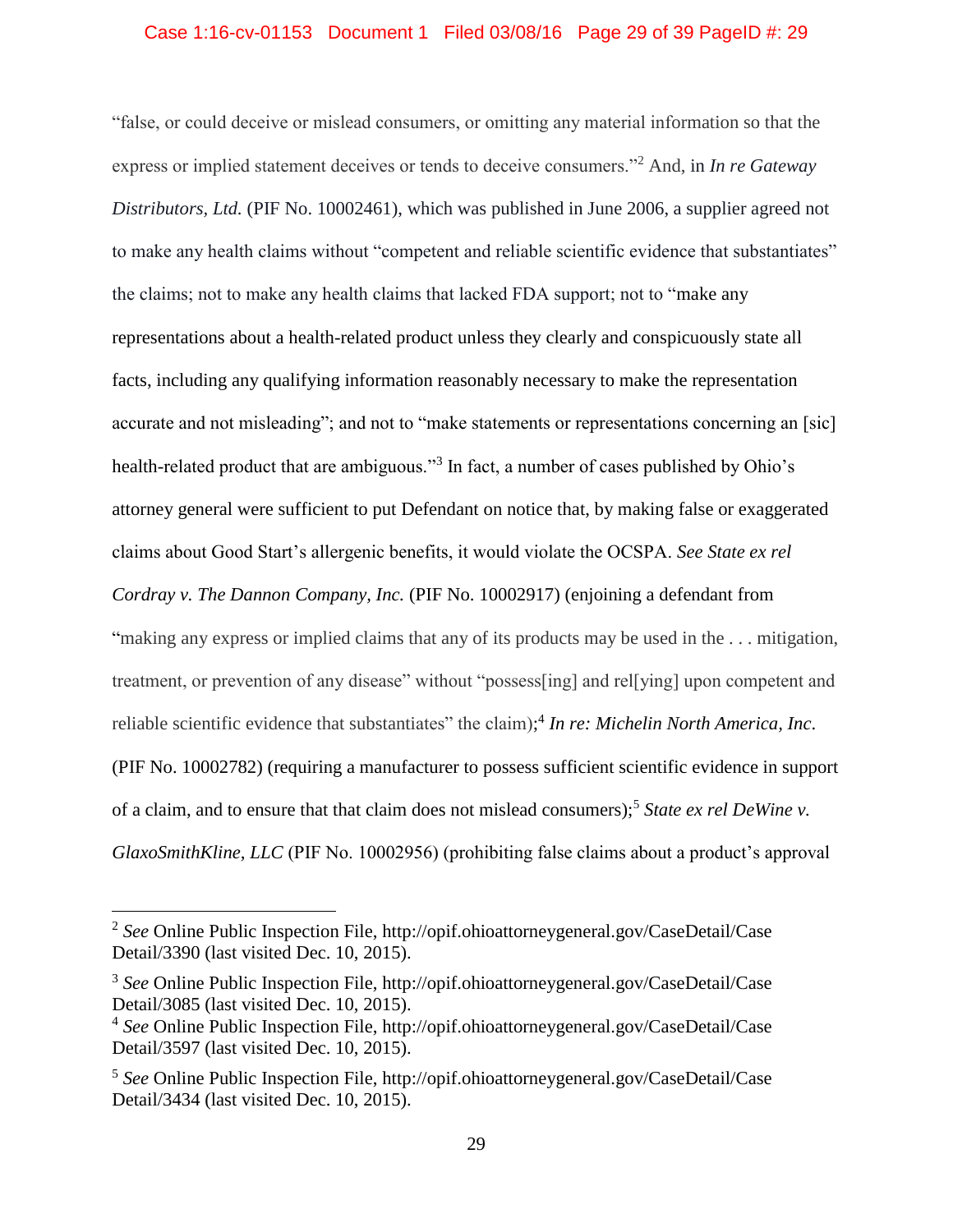#### Case 1:16-cv-01153 Document 1 Filed 03/08/16 Page 30 of 39 PageID #: 30

or certification);<sup>6</sup> *State ex rel DeWine v. Pfizer Inc.* (PIF No. 10003056) (prohibiting "mak[ing] any written . . . promotional claim of safety or efficacy . . . in a manner that violated the FFDCA, accompanying regulations, or voluntary agreements with the FDA, as interpreted by the FDA").<sup>7</sup>

101. Plaintiff Greene, or any reasonable customer, reasonably relied upon Defendant's allergy and qualified-approval claims in that Defendant is a well-established, national baby-food manufacturer.

102. Defendant's false advertisements were the proximate cause of Plaintiff Greene's injuries. Plaintiff Greene reviewed a number of Good Start advertisements prior to purchasing Good Start (including Exs. E and G), and relied on those representations in deciding to purchase Good Start. As a parent, the claimed ability of a formula to reduce an infant's risk of developing certain allergies would play a material role in deciding whether or not to purchase that formula. In addition, the price that Plaintiff paid for Good Start was inflated by premiums associated with Defendant's health claims; i.e., Defendant was able to charge more for Good Start than it could have had its health claims not been made. Insofar as Plaintiff paid for a formula that lacked the benefits ascribed to it, and was thus worth less than what Plaintiff paid for it, Plaintiff was denied the benefit of his bargain.

103. Plaintiff also seeks court costs and attorneys' fees as a result of Defendant's violations of the OCSPA. Ohio Rev. Code Ann. § 1345.09.

 $\overline{a}$ 

<sup>6</sup> *See* Online Public Inspection File, http://opif.ohioattorneygeneral.gov/CaseDetail/Case Detail/3641 (last visited Dec. 10, 2015).

<sup>7</sup> *See* Online Public Inspection File, http://opif.ohioattorneygeneral.gov/CaseDetail/Case Detail/3746 (last visited Dec. 10, 2015).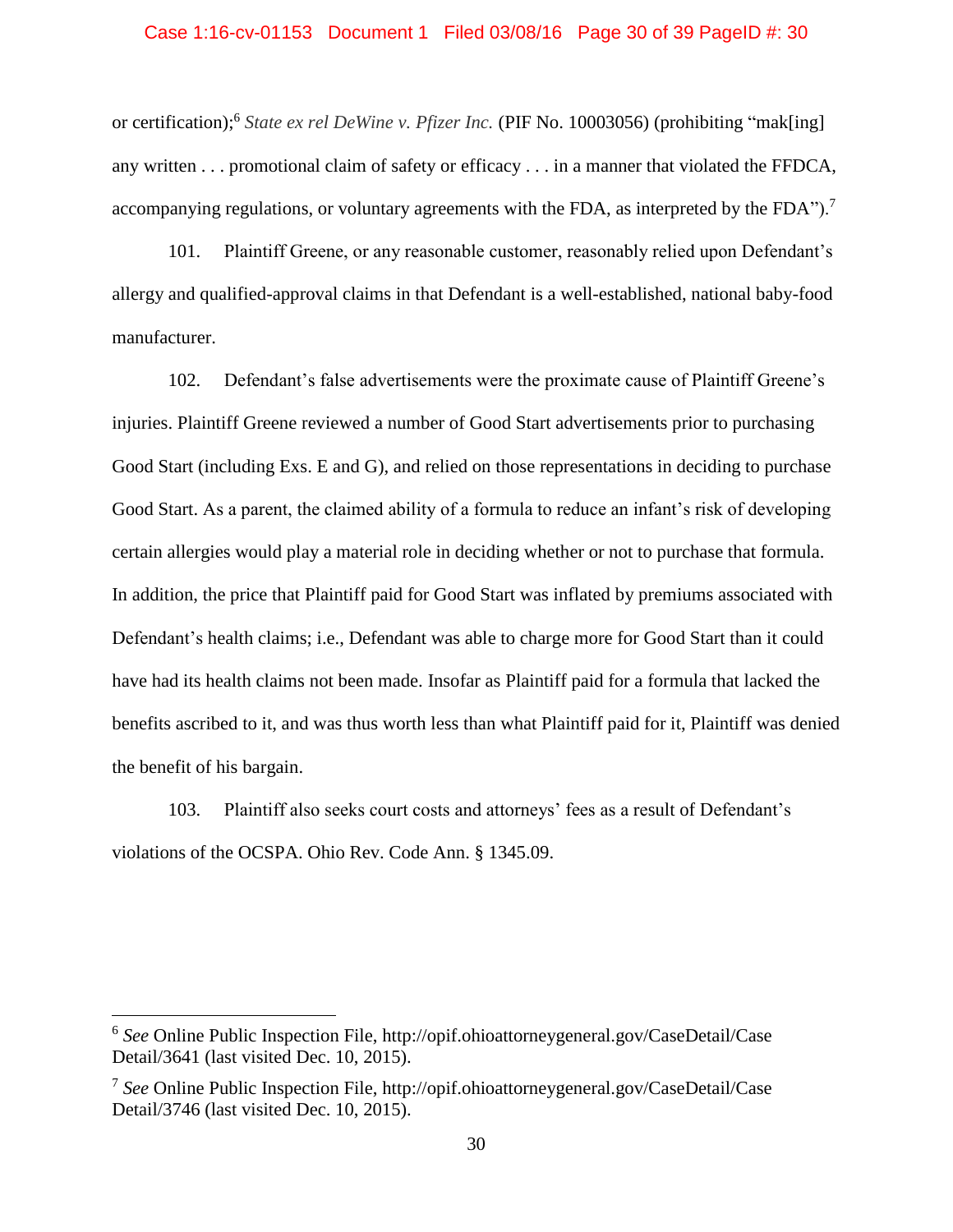### **COUNT II Violation of the Ohio Deceptive Trade Practices Act, Ohio Rev. Code Ann. §§ 4165.01** *et seq.* **(on behalf of Plaintiff Greene and the Ohio Class)**

104. Plaintiff Greene realleges and incorporates the preceding paragraphs.

105. As noted in detail above, Defendant's allergy and qualified-approval claims were deceptive.

106. Also as noted above, Defendant was aware that its advertisements were false and misleading.

107. Defendant's false or misleading advertising, described above, constitutes a deceptive trade practice under Ohio's Deceptive Trade Practices Act ("ODTPA"). Ohio Rev. Code Ann. § 4165.02. For example, by claiming that Good Start would reduce the risk of certain infant allergies, Defendant "[r]epresent[ed] that goods . . . have . . . characteristics, ingredients, uses, benefits, or quantities that they do not have[.]" *Id.* And by suggesting that these health claims had received an unqualified endorsement from the FDA, Defendant "[r]epresent[ed] that goods . . . have sponsorship, approval, [or] characteristics . . . that they do not have[.]" *Id.*

108. Defendant's claims actually deceived Plaintiff Greene and had the tendency to deceive any of the consumers targeted by Defendant's advertisements. Defendant is a wellestablished, national baby-food manufacturer, and a reasonable consumer would assume that its health claims were accurate.

109. Defendant's health claims were materially misleading in that Good Start's ability to reduce the risk of infant allergies, including atopic dermatitis, would influence a parent's decision to purchase Good Start.

110. Defendant's false advertisements were the proximate cause of Plaintiff Greene's injuries. Plaintiff Greene reviewed a number of Good Start advertisements prior to purchasing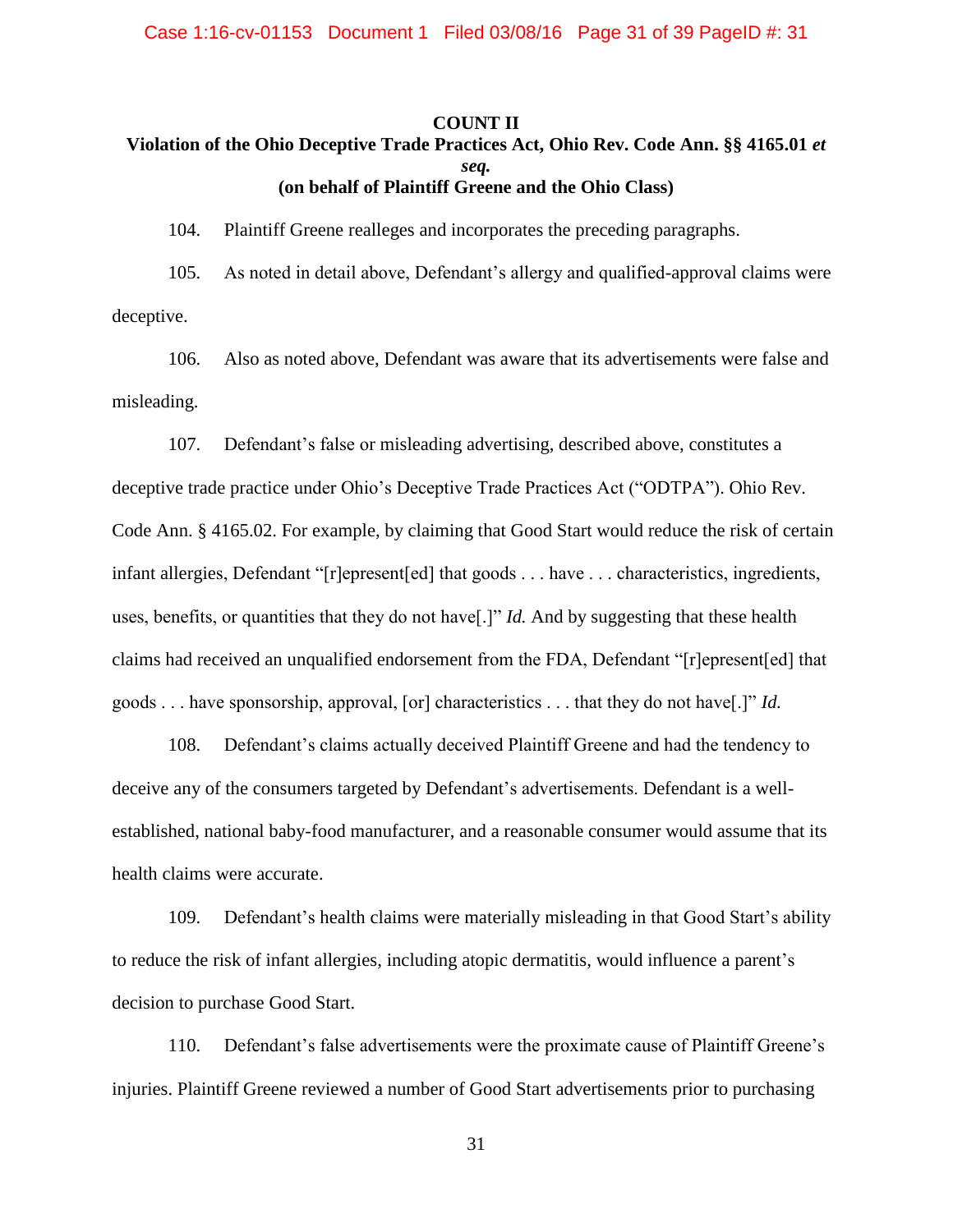#### Case 1:16-cv-01153 Document 1 Filed 03/08/16 Page 32 of 39 PageID #: 32

Good Start and relied on those representations in deciding to purchase Good Start. In addition, the price that Plaintiff paid for Good Start was inflated by premiums associated with Defendant's health claims; i.e., Defendant was able to charge more for Good Start than it could have had (for example) the allergy-reduction and qualified-approval claims not been made. And insofar as Plaintiff paid for a formula that lacked the benefits ascribed to it, and was thus worth less than what Plaintiff paid for it, Plaintiff was denied the benefit of his bargain.

111. Plaintiff Greene seeks all appropriate relief under the ODTPA, including injunctive relief (Ohio Rev. Code Ann. § 4165.03(A)(1)) and attorney's fees (Ohio Rev. Code Ann. § 4165.03(B)).

#### **COUNT III**

### **Violations of the North Carolina Unfair and Deceptive Trade Practices Act, N.C. Gen. Stat. Ann. § 75-1.1 (on behalf of the North Carolina Class)**

112. Plaintiff Wilkerson realleges and incorporates the preceding paragraphs.

113. Defendant's health claims constituted deceptive acts or practices and unfair methods of competition under the North Carolina Deceptive Trade Practices Act ("NCDTPA"). N.C. Gen. Stat. Ann. § 75-1.1. For example, these claims were false or misleading, and it is unethical and unscrupulous to boost a product's sales by making false health claims.

114. Also as noted above, Defendant's health claims had the tendency and capacity to mislead. A reasonable consumer, for example, would tend to believe Defendant—one of the largest and most well-established baby-product manufacturers in the country—when it claims that Good Start can reduce the risk of infant allergies; particularly when Defendant also suggests that these claims had been approved by the FDA.

115. Defendant's false and misleading advertising affected commerce in that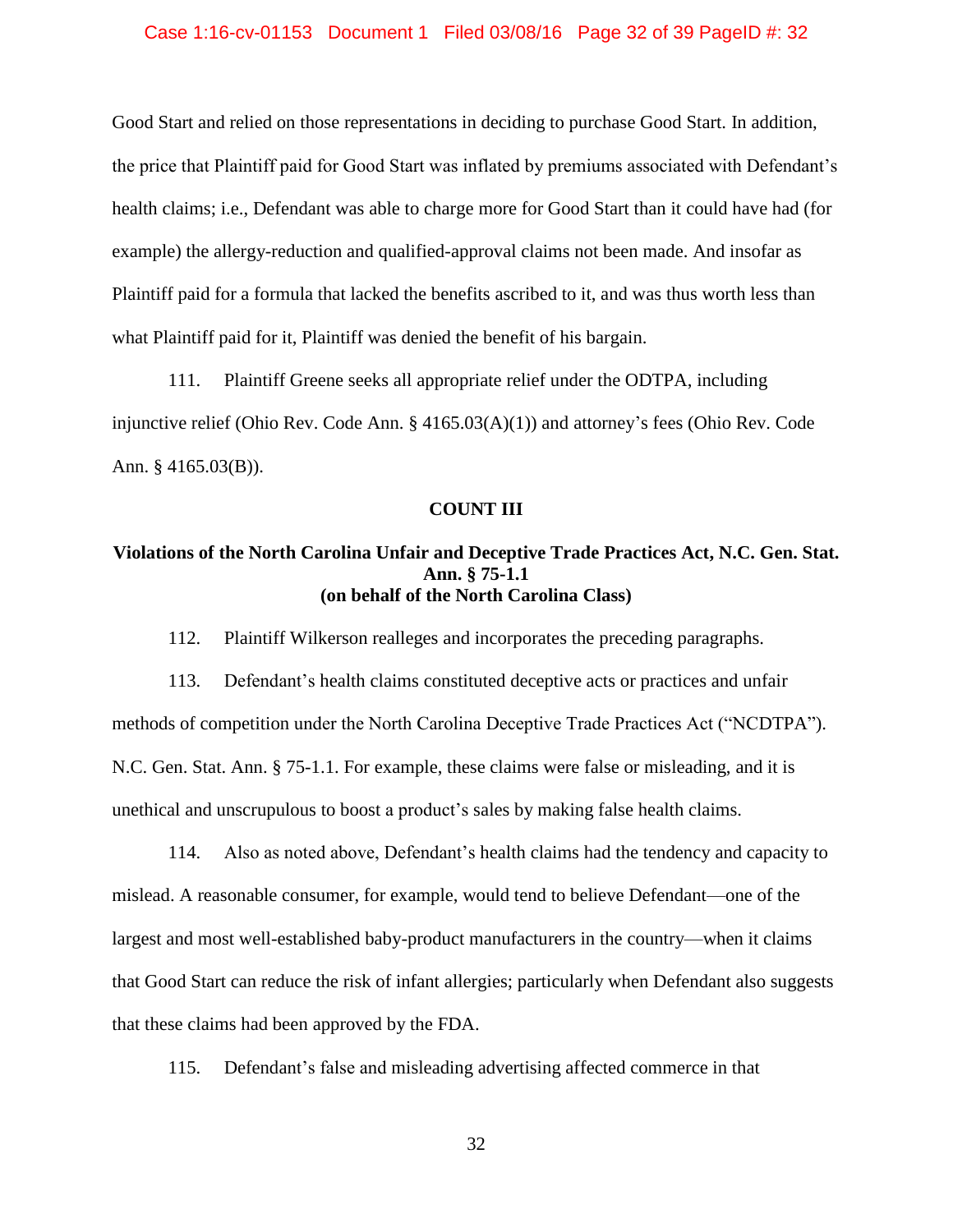#### Case 1:16-cv-01153 Document 1 Filed 03/08/16 Page 33 of 39 PageID #: 33

Defendant advertised and sold Good Start throughout North Carolina, to the general public, as part of its regular day-to-day business activities.

116. Defendant's false advertisements were the proximate cause of Plaintiff Wilkerson's injuries. Plaintiff Wilkerson reviewed a number of Good Start advertisements prior to purchasing Good Start, including a print advertisement indicating that Good Start would reduce the risk of developing allergies (Ex. F), and relied on those advertisements in deciding to purchase Good Start. In addition, the price that Plaintiff paid for Good Start was inflated by premiums associated with Defendant's health claims. Insofar as Plaintiff paid for a formula that lacked the benefits ascribed to it (and was thus worth less than what Plaintiff paid for it), Plaintiff was denied the benefit of her bargain.

117. Plaintiff, individually and on behalf of the other North Carolina Class members, seeks treble damages pursuant to North Carolina General Statutes section 75-16, and an award of attorneys' fees pursuant to North Carolina General Statutes section 75-16.1.

### **COUNT IV Fraudulent Concealment (on behalf of all Plaintiffs and the Nationwide Class)**

118. Plaintiffs Greene and Wilkerson reallege and incorporate the preceding paragraphs.

119. Defendant intentionally concealed the fact that Good Start did not in fact reduce the risk of infant allergies; that there was little scientific evidence supporting its atopic-dermatitis claims; and that the FDA had not, in fact, unqualifiedly endorsed these atopic-dermatitis claims (among other things).

120. Defendant's misrepresentations were contained in Good Start's labels and in national advertisements that were viewed by Plaintiffs prior to purchasing Good Start.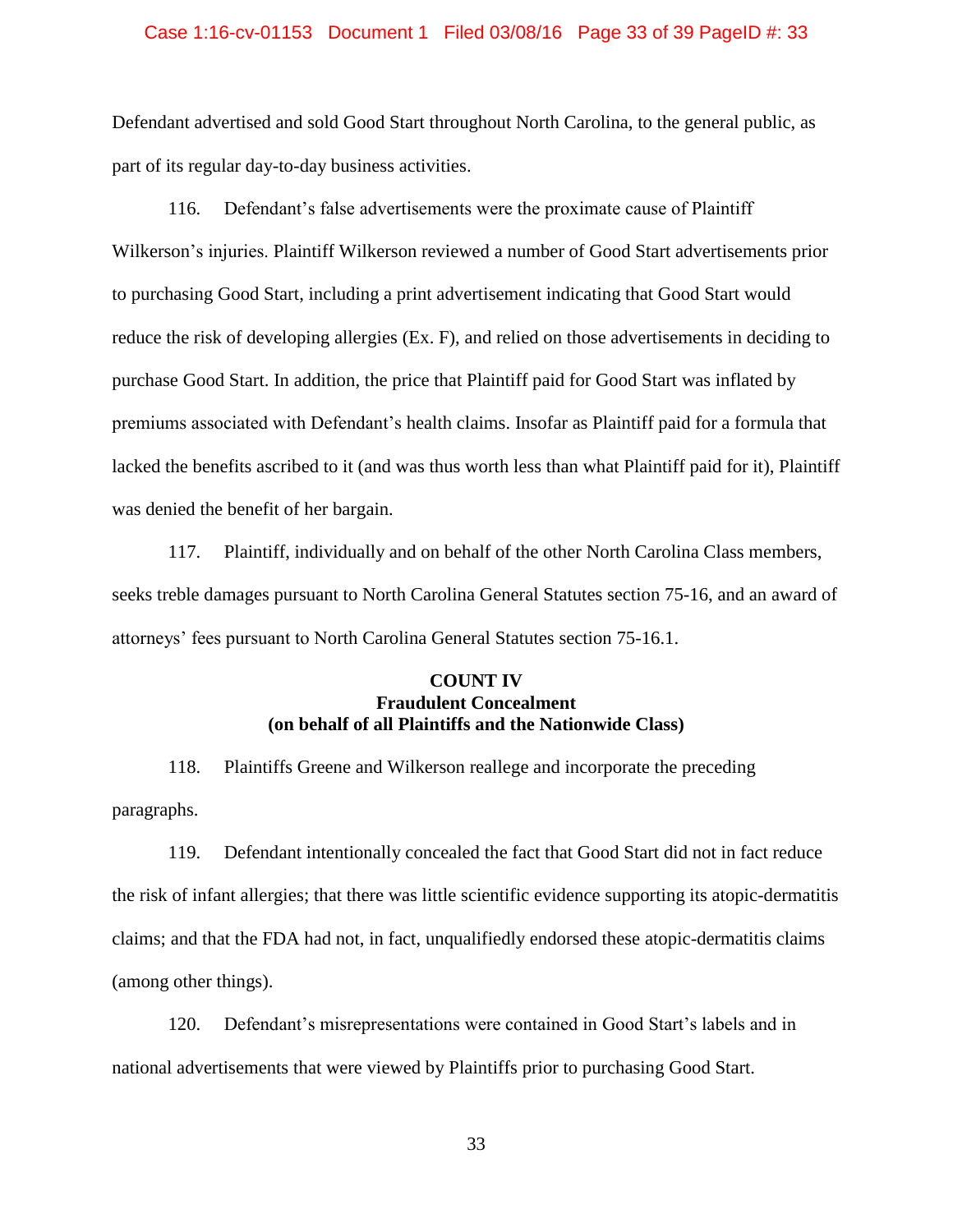## Case 1:16-cv-01153 Document 1 Filed 03/08/16 Page 34 of 39 PageID #: 34

121. Defendant had a duty to disclose that Good Start did not reduce the risk of infant allergies; that there was very little scientific evidence supporting its atopic-dermatitis claim; and that the FDA did not unqualifiedly endorse Defendant's health claims (among other things).

122. Defendant's concealments were material because parents are concerned with the health of their newborns and their formula-purchasing decisions would be influenced by Defendant's allergenic health claims. Relatedly, if Defendant had not omitted certain facts, Plaintiffs would not have purchased Good Start, or would have done so only at a reduced price.

123. Defendant knew or recklessly disregarded that its representations were false when made because, among other things, it was aware of the Lowe study, which found no correlation between Good Start and allergy reduction; was aware that there was little support for its atopicdermatitis claim; and was aware that the FDA only endorsed a heavily qualified atopic-dermatitis claim (among other things).

124. Defendant fraudulently concealed the above-mentioned information with the intent to deceive purchasers of Good Start, like Plaintiffs, in order to boost sales.

125. Plaintiffs and the other Class members relied on Defendant's reputation in purchasing Good Start.

126. As a result of their reliance, Plaintiffs and the other Class members have been injured in an amount to be proven at trial, including, but not limited to, their lost benefit of the bargain and overpayment at the time of purchase.

127. Defendant's conduct was knowing, intentional, with malice, demonstrated a complete lack of care, and was in reckless disregard for the rights of Plaintiffs and the other Class members. Plaintiffs and the other Class members are therefore entitled to an award of punitive damages.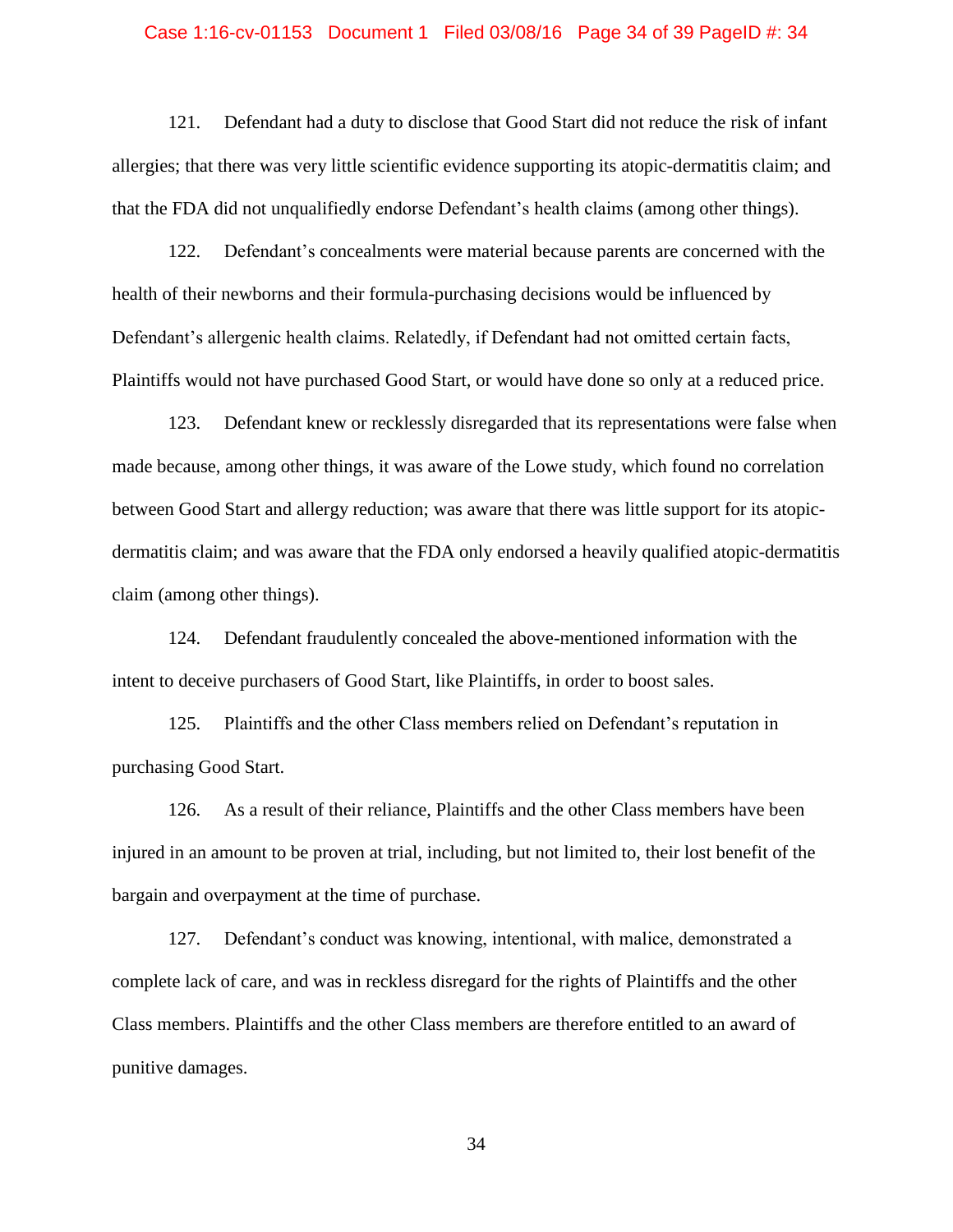### **COUNT V Intentional Misrepresentation (on behalf of all Plaintiffs and the Nationwide Class)**

128. Plaintiffs Greene and Wilkerson reallege and incorporate the preceding paragraphs.

129. Defendant made several intentional misrepresentations, including: that Good Start was capable of reducing the risk of infant allergies; that sufficient scientific evidence supported its atopic-dermatitis claims; and that the FDA had endorsed these claims.

130. Defendant knew these representations were false when made. Among other things, Defendant was aware of the Lowe study, which found no correlation between Good Start and allergy reduction; was aware that there was little support for its atopic-dermatitis claim; and was aware of the FDA's limited endorsement of its health claims.

131. Defendant's misrepresentations were contained in national advertisements available to Plaintiffs at the time they purchased Good Start. For example, Plaintiff Greene viewed Exhibits C, D, and E prior to purchasing Good Start; Plaintiff Wilkerson viewed Exhibits C, D, F, G, H, and several internet advertisements touting Good Start's allergenic benefits (they have since been removed).

132. As noted in detail above, these advertisements were false and misleading: among other things, Good Start does not, in fact, reduce the risk of infant allergies, and Defendant's atopic-dermatitis claims lack any qualifying language.

133. Defendant had a duty to disclose that Good Start did not reduce the risk of infant allergies, or that there was very little scientific evidence supporting this claim, and that the FDA did not endorse Defendant's allergenic health claims.

134. The aforementioned misrepresentation were material in that the allergenic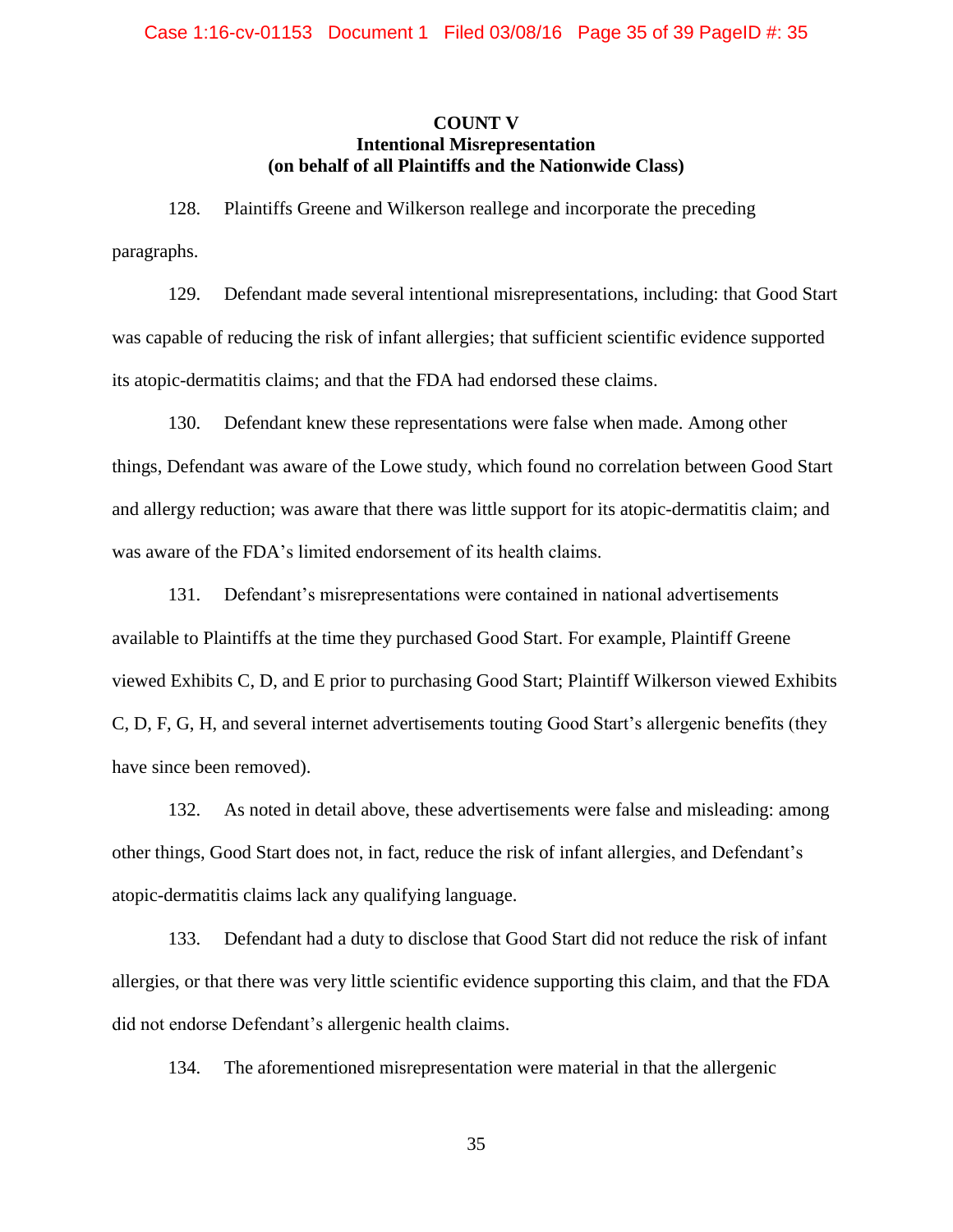## Case 1:16-cv-01153 Document 1 Filed 03/08/16 Page 36 of 39 PageID #: 36

benefits of an infant formula would influence a reasonable consumer's (i.e., a parent's or guardian's) decision as to whether or not to purchase that formula.

135. Defendant intentionally made the above-mentioned misrepresentations with the intent to deceive purchasers of Good Start, like Plaintiffs, in order to boost sales.

136. Plaintiffs justifiably relied upon the misrepresentations made by Defendant, one of this country's oldest and most recognizable baby-food manufacturers.

137. As a result of their reliance, Plaintiffs have been injured in an amount to be proven at trial, including, but not limited to, their lost benefit of the bargain and overpayment at the time of purchase.

138. Defendant's conduct was knowing, intentional, with malice, demonstrated a complete lack of care, and was in reckless disregard for the rights of Plaintiffs and the other Class members. Plaintiffs and the other Class members are therefore entitled to an award of punitive damages.

### **COUNT VI Negligent Misrepresentation (on behalf of all Plaintiffs and the Nationwide Class)**

139. Plaintiffs Greene and Wilkerson reallege and incorporate the preceding paragraphs.

140. As alleged above, Defendant misrepresented the allergenic benefits of Good Start, and these purported benefits constituted a material fact; i.e.: a consumer's decision to purchase Good Start would be influenced by its purported allergenic benefits.

141. Defendant's misrepresentations were made in the course of a business transaction (the advertisement, sale, and purchase of Good Start) in which both Plaintiffs and Defendant have a pecuniary interest.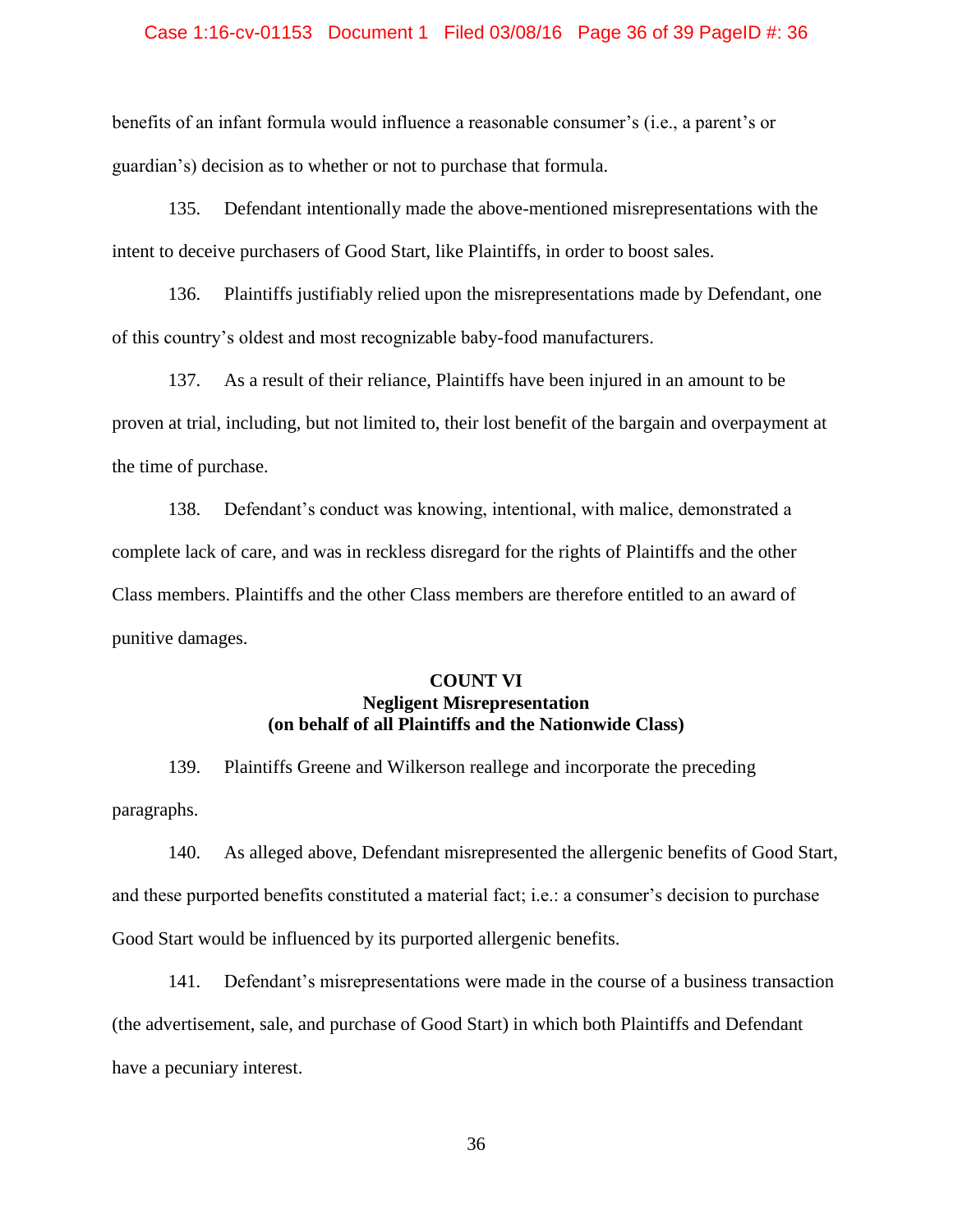#### Case 1:16-cv-01153 Document 1 Filed 03/08/16 Page 37 of 39 PageID #: 37

142. Defendant knew or should have known that these representations were false or misleading and failed to exercise reasonable care in disseminating the information contained in its advertisements.

143. Defendant intended that its representations would induce consumers like Plaintiffs into purchasing Good Start.

144. Plaintiffs' injuries were proximately caused by Defendant's misrepresentations: Plaintiffs viewed Defendant's advertisement prior to purchasing Good Start, and the allergenic benefits mentioned in the advertisements prompted them to purchase Good Start, as opposed to an alternative formula, or to pay an inflated price for Good Start. Had Plaintiffs been aware of Defendant's misrepresentations, they would have been unwilling to purchase Good Start, or to purchase Good Start at its advertised price.

### **COUNT VII Unjust Enrichment (on behalf of all Plaintiffs and the Nationwide Class)**

145. Plaintiffs reallege and incorporate the preceding paragraphs.

146. Plaintiffs conferred a benefit on Defendant in the amount of the premium associated with Defendant's allergy-reduction and qualified-approval claims—that Defendant was able to charge for Good Start, among other things.

147. Defendant consciously and voluntarily accepted this benefit.

148. This benefit was not conferred gratuitously or officiously by Plaintiffs.

149. It would be unjust and inequitable for Defendant to retain the above-mentioned

benefits. For example, Defendant was only able to charge a premium for Good Start by

intentionally withholding information from Plaintiffs, or otherwise misrepresenting Good Start's allergenic benefits.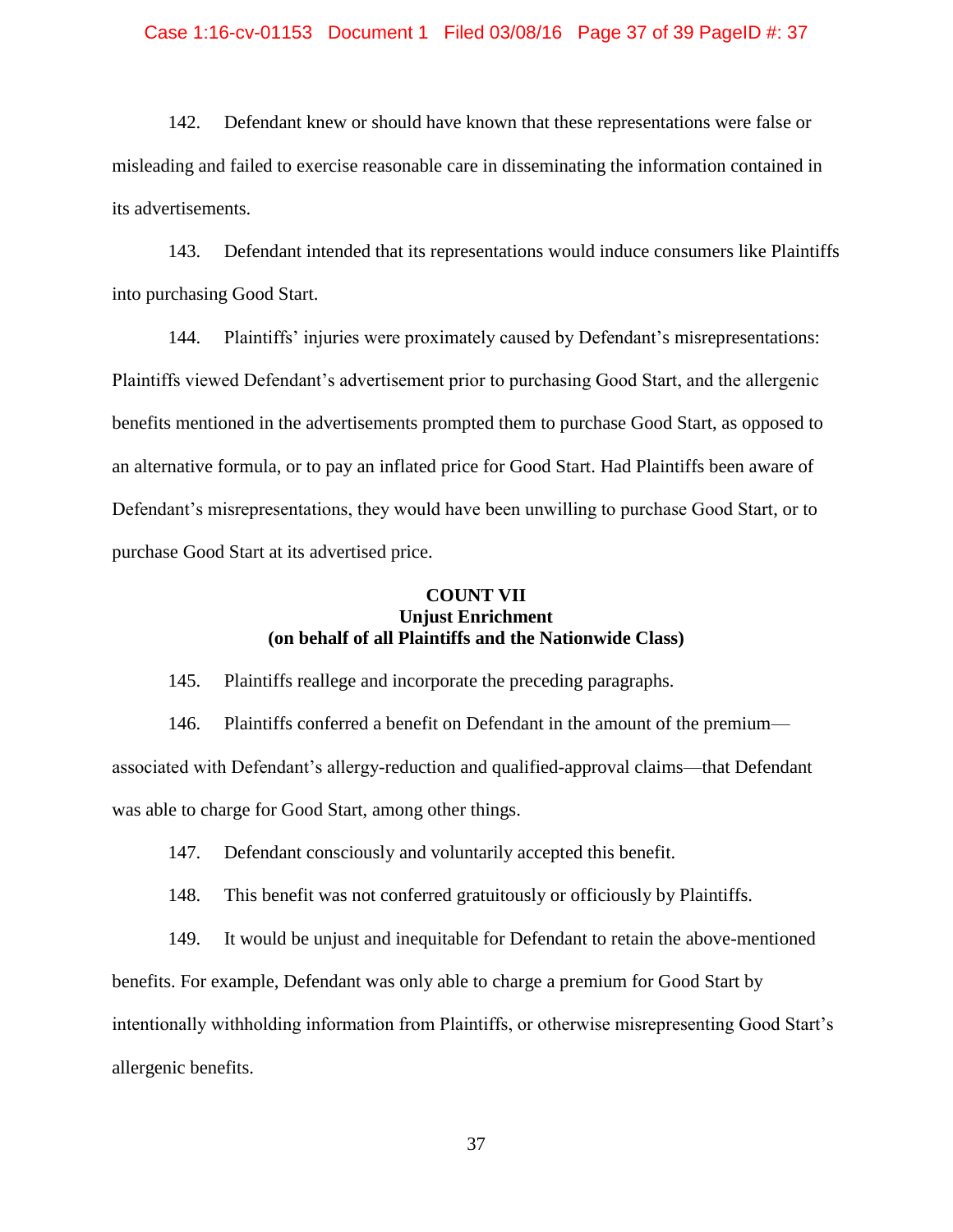## **PRAYER FOR RELIEF**

Plaintiffs, individually and on behalf of the Class members, pray for an Order:

- a) determining this action may proceed as a class action under Rule 23 of the Federal Rules of Civil Procedure;
- b) designating Plaintiffs as the Class representatives;
- c) designating Plaintiffs' counsel as counsel for the Class;
- d) issuing proper notice to the Class at Defendant's expense;
- e) awarding restitution and disgorgement of Defendant's revenues obtained by means of any wrongful act or practice to Plaintiffs and the Class;
- f) awarding actual, statutory, and punitive damages and interest to Plaintiffs and the Class;
- g) awarding reasonable attorneys' fees, costs, and expenses to the full extent the law permits to Plaintiffs and the Class; and
- h) for all other and further relief this Court may deem just and proper.

### **DEMAND FOR JURY TRIAL**

Pursuant to Rule 38(b) of the Federal Rules of Civil Procedure, Plaintiffs and the Class

members demand a trial by jury.

DATED: March 8, 2016 Respectfully submitted,

/s/ *Miles Greaves*\_\_\_\_\_\_\_\_\_\_\_\_\_\_\_\_\_\_\_\_\_\_\_ Miles Greaves Brett Cebulash Kevin Landau **TAUS, CEBULASH & LANDAU, LLP** 80 Maiden Lane, Suite 1204 New York, New York 10038 Telephone: (646) 873-7654 Facsimile: (212) 931-0703 Email: *mgreaves@tcllaw.com bcebulash@tcllaw.com klandau@tcllaw.com*